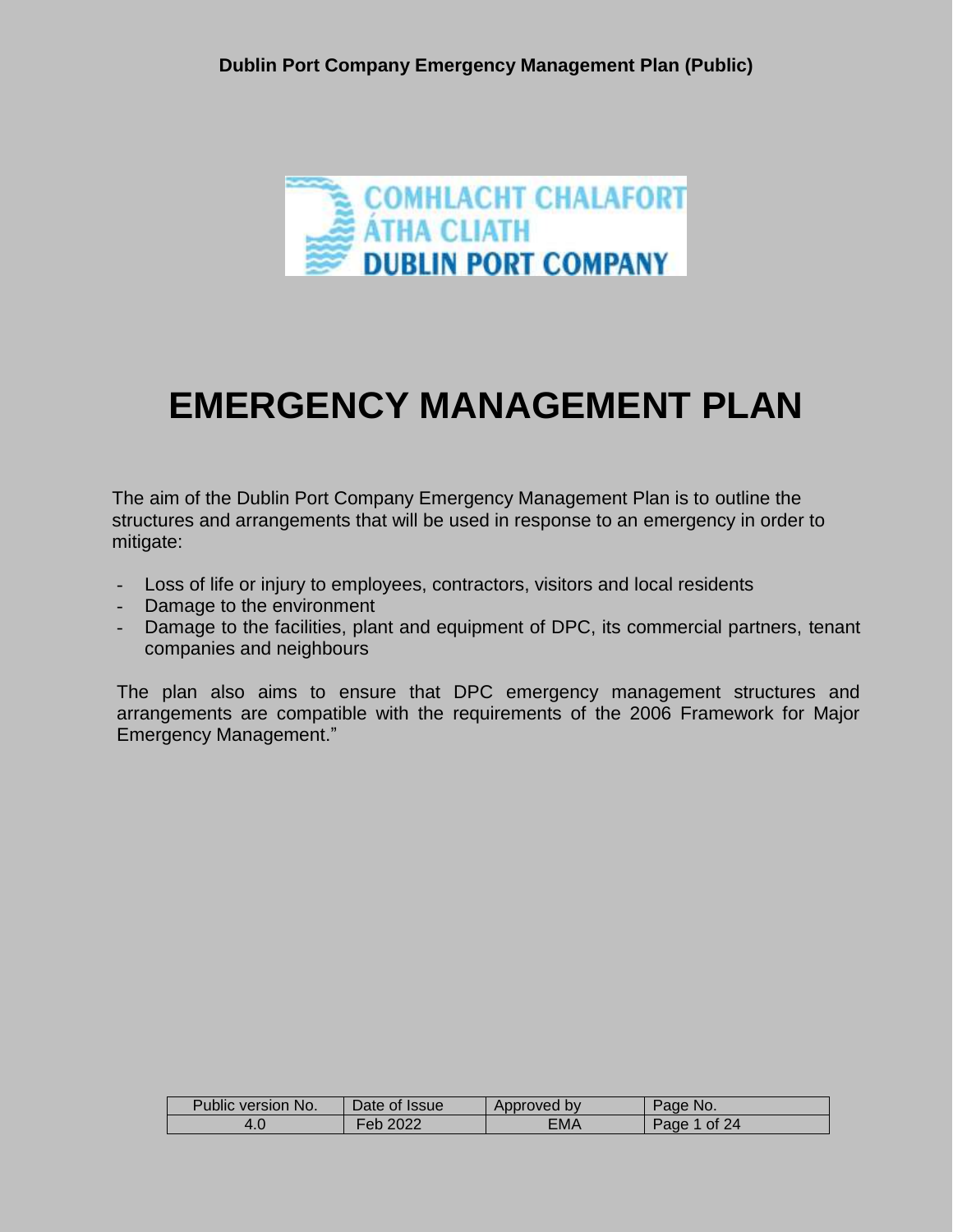## **Contents**

| ANNEX A: CONTACT DETAILS: SECURITY MANAGERS, HARBOUR POLICE & |  |
|---------------------------------------------------------------|--|
| PORT SECURITY, EMERGENCY OPERATIONS CENTRE & FIRE WARDENS     |  |
|                                                               |  |
|                                                               |  |
|                                                               |  |
|                                                               |  |
|                                                               |  |
|                                                               |  |
|                                                               |  |

| Public version No. | Date of Issue | Approved by | Page No.     |
|--------------------|---------------|-------------|--------------|
| 4.0                | Feb 2022      | ΞΜΑ         | Page 2 of 24 |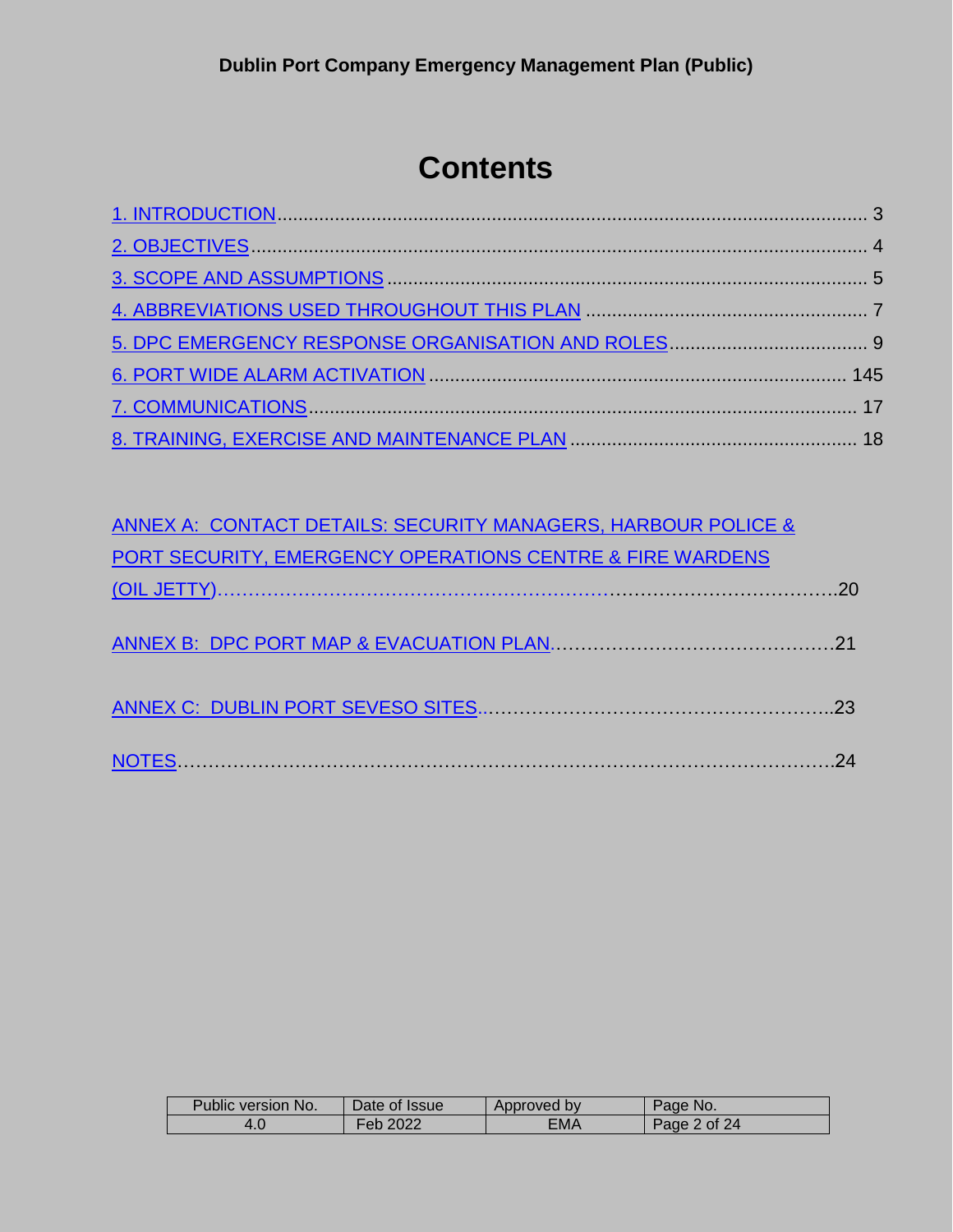#### <span id="page-2-0"></span>**1. INTRODUCTION**

Dublin Port covers an area in excess of 650 acres, within which many activities of a marine, commercial and industrial nature take place. This Emergency Management Plan (EMP) is designed to provide guidelines to the Dublin Port Company (DPC) for responding to an emergency within their area of jurisdiction.

The maritime jurisdiction of Dublin Port is defined under the Harbours Act 1996 (as amended). The land based limits are detailed in the Map at Annex J-1.

Operations at Dublin Port include the following:

- a. Vessel arrivals, departures and shifts.
- b. Pilotage, towage & vessel traffic services (VTS)
- c. Lo-Lo terminals operated in common user area and in designated terminals.
- d. Ro-Ro terminals facilitating both freight and passenger traffic.
- e. Facilities for handling petroleum products, LPG and molasses.
- f. Common oil pipeline linking the oil berths with the storage facilities.
- g. Dry bulk handling facilities for handling concentrate, peat, oil, grain, animal feedstuff, fertilizer, sand, coal, petroleum coke, slags, scrap metals and cement.
- h. Warehouse space
- i. Vehicle storage facilities.
- j. Cruise liner operations.
- k. Leisure craft mooring and movements at Poolbeg and Dublin City Marinas.

In addition to the activities listed, the Dublin Port road network caters for the movement of up to 15,000 vehicle movements through the port per day.

Tenant companies operate several industrial/commercial sites within the DPC estate. Several of these companies are the de-facto 'operating company' of those sites, and have ultimate responsibility for emergency planning within those facilities.

<span id="page-2-1"></span>There are currently seven (7) upper tier SEVESO sites within the DPC estate, and four (4) lower tier sites. These sites are operated by DPC tenant companies. The Chemicals Act (Control of Major Accident Hazards involving Dangerous Substances) Regulations 2015 (S.I. No. 209 of 2015) (the "COMAH Regulations"), implement the Seveso III Directive (2012/18/EU), and are applied on all qualifying tenant sites by the operators, and overseen by the HSA. The SEVESO III Directive [2012/18/EU](http://eur-lex.europa.eu/LexUriServ/LexUriServ.do?uri=CELEX:32012L0018:EN:NOT) was adopted on 4th July 2012 and entered into force on 13th August 2012 and Member States implemented the Directive on 1st June 2015. A map showing the locations of the upper tier SEVESO sites is also included at **Annex C**

| <b>Public version No.</b> | Date of Issue | Approved by | Page No.     |
|---------------------------|---------------|-------------|--------------|
|                           | Feb 2022      | EMA         | Page 3 of 24 |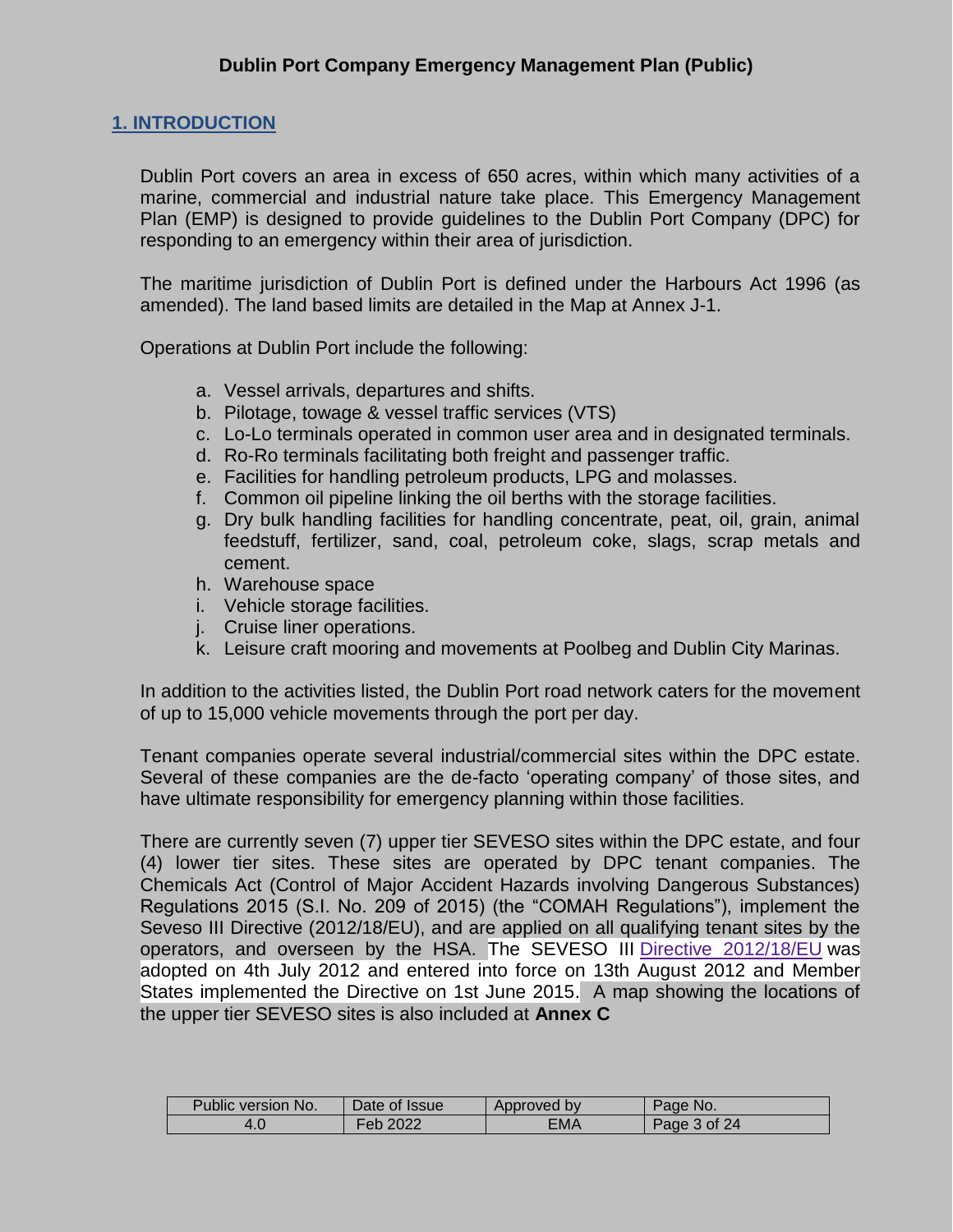It should be noted that the DPC Emergency Plan (Public) is an unrestricted document; therefore annexes to the plan are not included in this document for general safety and security, ISPS and confidentiality reasons.

For further information please contact the Dublin Port Company: Land Operations Manager on 01 8876000.

#### **2. OBJECTIVES**

The objectives of this plan are to

- a. Provide an emergency management organisation structure and arrangements which will enable DPC to respond rapidly and efficiently to any emergency in order to prevent injury to personnel, damage to property or the environment as well as minimizing or eliminating the impact to neighbouring communities.
- <span id="page-3-0"></span>b. Ensure all appropriate and relevant resources are identified in advance and made available as quickly as possible during an emergency within Dublin Port.

| Public version No. | Date of Issue | Approved by | Page No.     |
|--------------------|---------------|-------------|--------------|
|                    |               |             |              |
|                    | Feb 2022      | EMA         | Page 4 of 24 |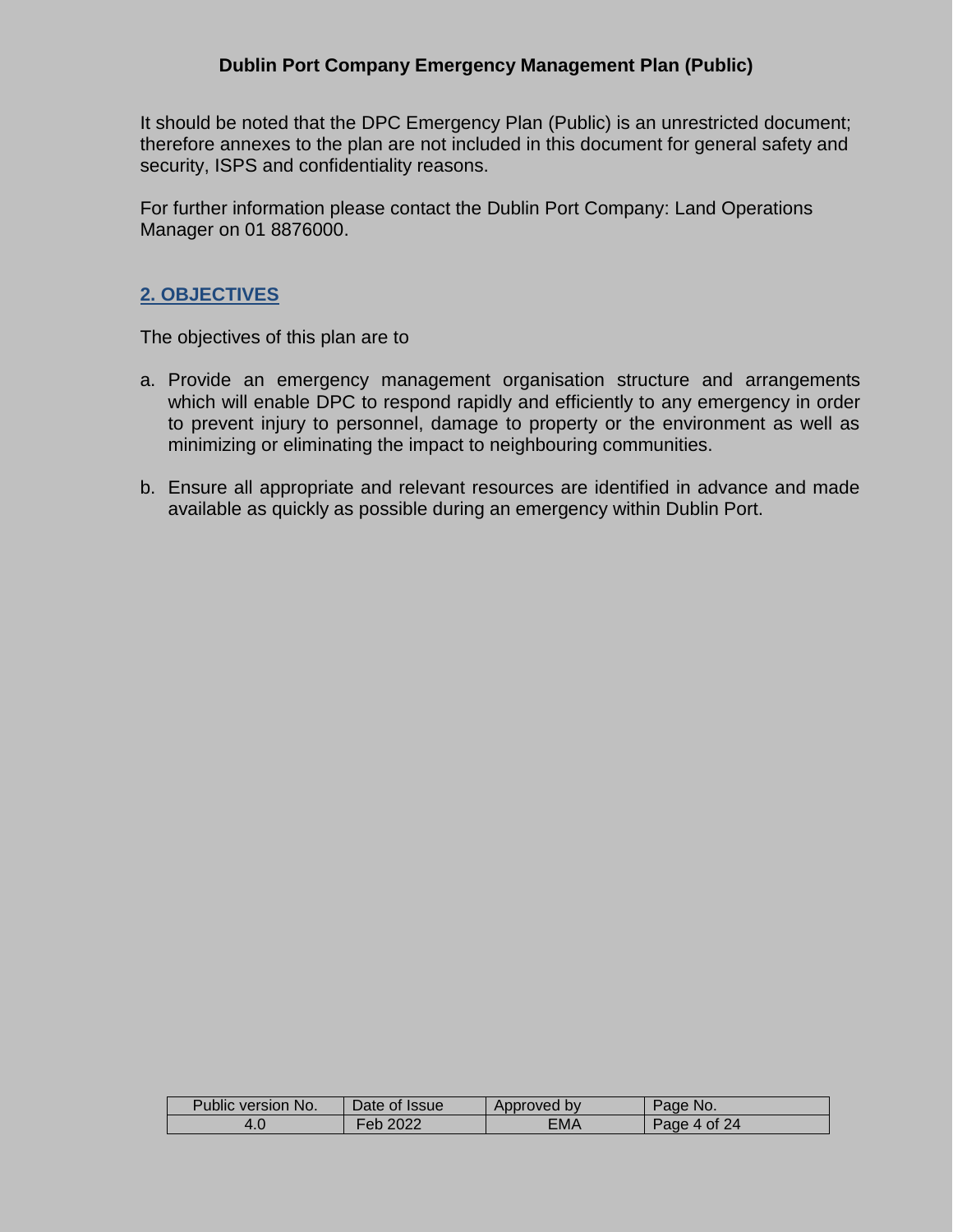#### **3. SCOPE AND ASSUMPTIONS**

The Dublin Port EMP outlines the DPC structures and arrangements for responding to emergencies that may occur within Dublin port.

The plan is intended for guidance purposes only and may be adapted depending on the circumstances of a particular emergency. The actions to be taken in any given emergency will be decided by the Emergency Management Team (EMT).

This plan may be activated by the CEO of DPC, the Emergency Management Marine Coordinator (EMMC) OR the Emergency Management Land Coordinator (EMLC), or their alternates, depending on the circumstances and severity of the incident.

The plan is designed to cater for both marine and land based emergencies.

#### **Marine Emergency Scenarios include:**

- Major incident on-board a vessel such as fire, flooding or cargo related.
- Collision between vessels or between a vessel and a fixed object.
- Grounding of a vessel.
- Major oil spillage from a vessel or jetty.
- Major oil spill at sea or oil entering the port from a source upriver.
- A security incident, involving a ship, which has the potential to escalate into an emergency situation.

#### **Land Emergency Scenarios include:**

- Major fire within the general port area.
- Major oil spill.
- Major spill of hazardous material.
- A vehicle accident involving hazardous material.
- Chemical incidents (e.g. toxic cloud).
- Major incident in an oil, gas or hazardous material storage facility.

#### **Marine & Land Emergency Scenarios include:**

- Infectious Disease (Human or Animal) on Ship due to enter Dublin Port.
- Incident involving transportation or storage of dangerous goods
- Severe weather event
- Cyber-Security Incident

| Public version No. | Date of Issue | Approved by | Page No.     |
|--------------------|---------------|-------------|--------------|
|                    | Feb 2022      | ΞΜΑ         | Page 5 of 24 |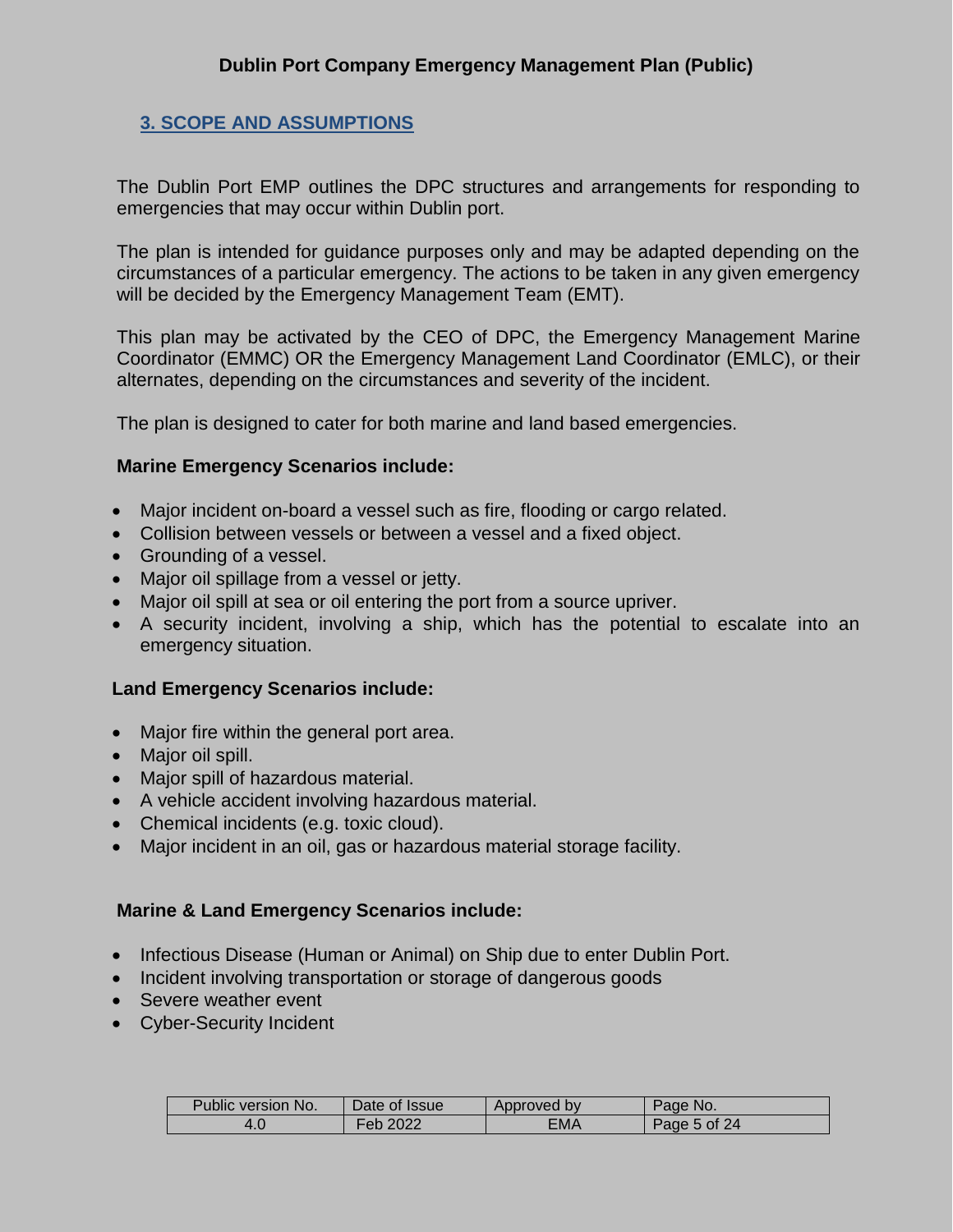The scenario specific sub-plans for the above events have been developed as part of the overall plan. These focus on the immediate actions to be taken by internal sections, functions or departments of the port authority and are therefore restricted and not included in the public document.

It should be noted that the scenarios are for operational and emergency planning purposes as well for use in training and exercises. DPC adheres to an 'all hazards approach' to Emergency Management, in that the same structures, resources and personnel will be used to respond to all emergencies occurring in or affecting the port.

This plan makes the following assumptions:

- All personnel with specific roles and responsibilities are familiar with their role in the plan, and have been exercised in the implementation of the plan.
- All contact details for key stakeholders are up to date at the date of the last plan revision.
- That the resources outlined in the plan are available and maintained.

| Public version No. | Date of Issue | Approved by | Page No.     |
|--------------------|---------------|-------------|--------------|
|                    | Feb 2022      | ΞМΑ         | Page 6 of 24 |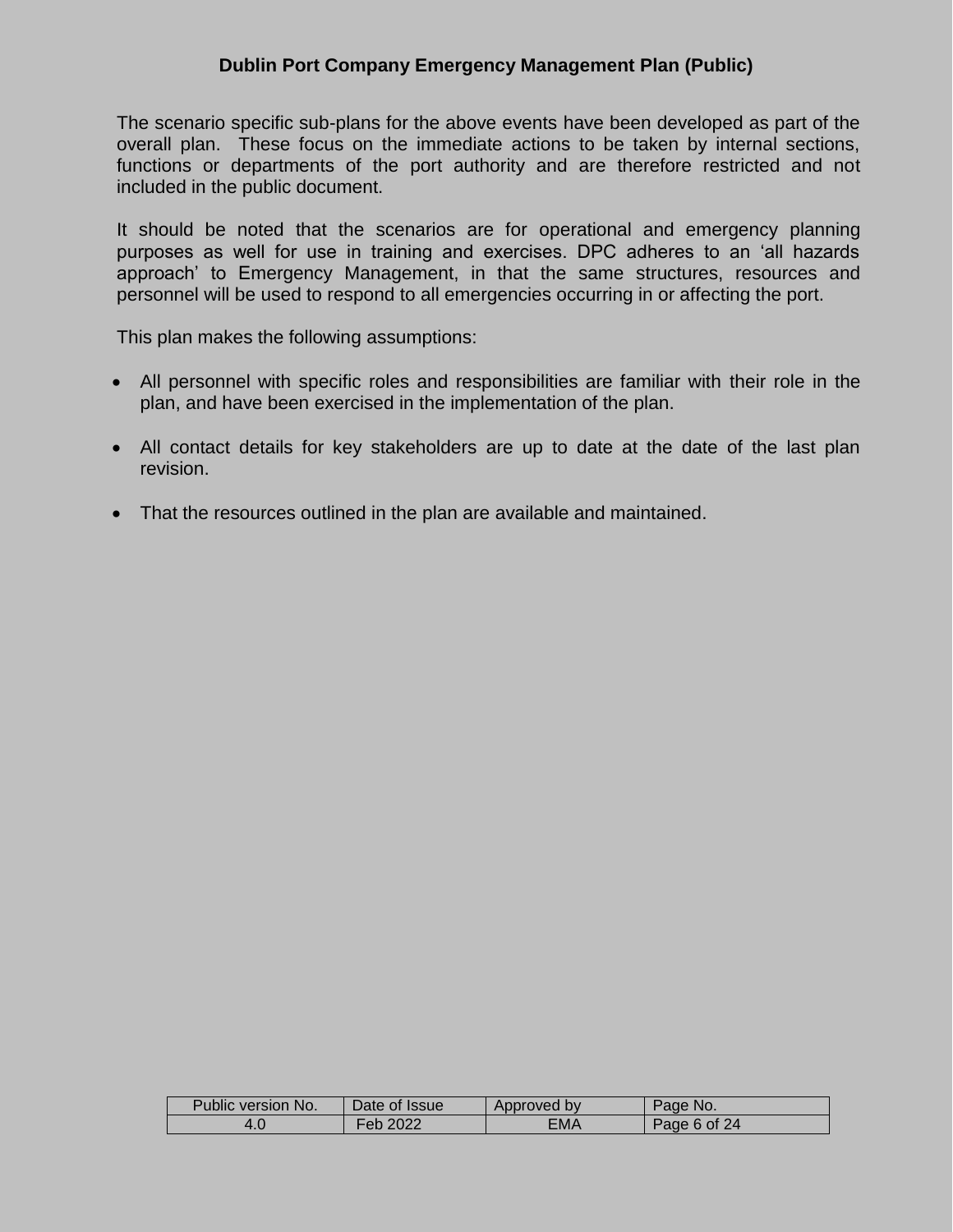## <span id="page-6-0"></span>**4. ABBREVIATIONS USED THROUGHOUT THIS PLAN**

| AAR           |                    |                       | After Action Review (formal debrief).        |                                                      |              |
|---------------|--------------------|-----------------------|----------------------------------------------|------------------------------------------------------|--------------|
| <b>AGS</b>    |                    |                       | An Garda Síochána                            |                                                      |              |
| <b>CA</b>     |                    |                       | <b>Competent Authority</b>                   |                                                      |              |
| <b>COP</b>    |                    |                       | <b>Common Oil Pipeline</b>                   |                                                      |              |
| <b>CEO</b>    |                    |                       | <b>Chief Executive Officer</b>               |                                                      |              |
| <b>CSIRP</b>  |                    |                       | <b>Cyber Security Incident Response Plan</b> |                                                      |              |
| <b>CSIRT</b>  |                    |                       | <b>Cyber Security Incident Response Team</b> |                                                      |              |
| <b>DPComm</b> |                    |                       | <b>Data Protection Commissioner</b>          |                                                      |              |
| <b>DCC</b>    |                    |                       | <b>Dublin City Council</b>                   |                                                      |              |
| <b>DFB</b>    |                    |                       | <b>Dublin Fire Brigade</b>                   |                                                      |              |
| <b>DG</b>     |                    |                       | <b>Dangerous Goods</b>                       |                                                      |              |
| <b>DoH</b>    |                    |                       | Department of Health                         |                                                      |              |
| <b>DOT</b>    |                    |                       | Department of Transport                      |                                                      |              |
| <b>DPC</b>    |                    |                       | <b>Dublin Port Company</b>                   |                                                      |              |
| <b>EMA</b>    |                    |                       | <b>Emergency Management Administrator</b>    |                                                      |              |
| <b>EMLC</b>   |                    |                       |                                              | <b>Emergency Management Land Coordinator</b>         |              |
| <b>EMMC</b>   |                    |                       |                                              | <b>Emergency Management Marine Coordinator</b>       |              |
| <b>EMP</b>    |                    |                       | <b>Emergency Management Plan</b>             |                                                      |              |
| <b>EMT</b>    |                    |                       | <b>Emergency Management Team</b>             |                                                      |              |
| <b>EOC</b>    |                    |                       | <b>Emergency Operations Centre</b>           |                                                      |              |
| <b>EPA</b>    |                    |                       | <b>Environmental Protection Agency</b>       |                                                      |              |
| <b>ESRVP</b>  |                    |                       | <b>Emergency Services Rendezvous Point</b>   |                                                      |              |
| <b>FAR</b>    |                    |                       | <b>First Aid Responders</b>                  |                                                      |              |
| <b>HM</b>     |                    | <b>Harbour Master</b> |                                              |                                                      |              |
| <b>HP/PS</b>  |                    |                       | <b>Harbour Police/Port Security</b>          |                                                      |              |
| <b>HSA</b>    |                    |                       | <b>Health &amp; Safety Authority</b>         |                                                      |              |
| <b>HSE</b>    |                    |                       | <b>Health Service Executive</b>              |                                                      |              |
| <b>IHR</b>    |                    |                       | International Health Regulations (2005)      |                                                      |              |
| <b>IMDGC</b>  |                    |                       |                                              | <b>International Maritime Dangerous Goods Code</b>   |              |
| <b>IMO</b>    |                    |                       | <b>Information Management Officer</b>        |                                                      |              |
| <b>IRCG</b>   |                    |                       | <b>Irish Coast Guard</b>                     |                                                      |              |
| <b>ISPS</b>   |                    |                       |                                              | International Ship and Port Facility Security (code) |              |
| <b>MCIB</b>   |                    |                       | <b>Marine Casualty Investigation Board</b>   |                                                      |              |
| <b>ME</b>     |                    | <b>Met Eireann</b>    |                                              |                                                      |              |
| <b>MSDS</b>   |                    |                       | <b>Material Safety Data Sheet</b>            |                                                      |              |
| <b>NCSC</b>   |                    |                       | <b>National Cyber Security Centre</b>        |                                                      |              |
| <b>NOG</b>    |                    |                       | <b>National Operations Group (oil spill)</b> |                                                      |              |
| <b>NOK</b>    |                    | Next of Kin           |                                              |                                                      |              |
|               | Public version No. |                       | Date of Issue                                | Approved by                                          | Page No.     |
|               | 4.0                |                       | Feb 2022                                     | <b>EMA</b>                                           | Page 7 of 24 |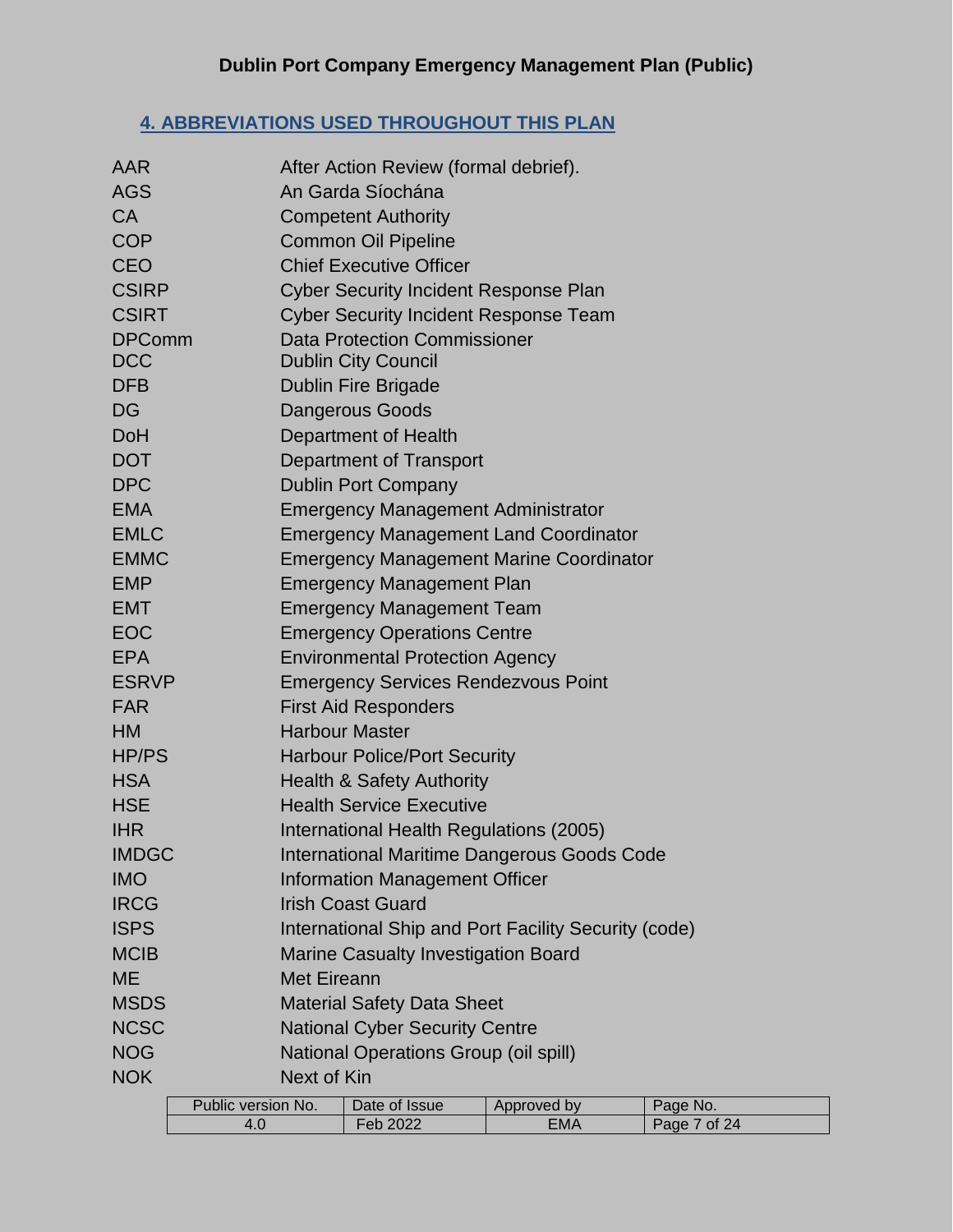| <b>OES</b>   | <b>Operator of Essential Services</b> |
|--------------|---------------------------------------|
| <b>PES</b>   | <b>Principal Emergency Services</b>   |
| <b>PRA</b>   | <b>Principal Response Agencies</b>    |
| <b>PFSP</b>  | <b>Port Facility Security Plan</b>    |
| <b>POC</b>   | <b>Port Operations Centre</b>         |
| <b>SIC</b>   | <b>Site Incident Controller</b>       |
| <b>SSP</b>   | <b>Ship's Security Plan</b>           |
| <b>SWEAT</b> | Severe Weather Event Assessment Team  |
| <b>SWEP</b>  | Severe Weather Event Plan             |
| <b>VTS</b>   | <b>Vessel Traffic Services</b>        |
| <b>WFH</b>   | Working from Home (Remote Working)    |
|              |                                       |

| Public version No. | Date of Issue | Approved by | Page No.     |
|--------------------|---------------|-------------|--------------|
| 4.0                | Feb 2022      | EMA         | Page 8 of 24 |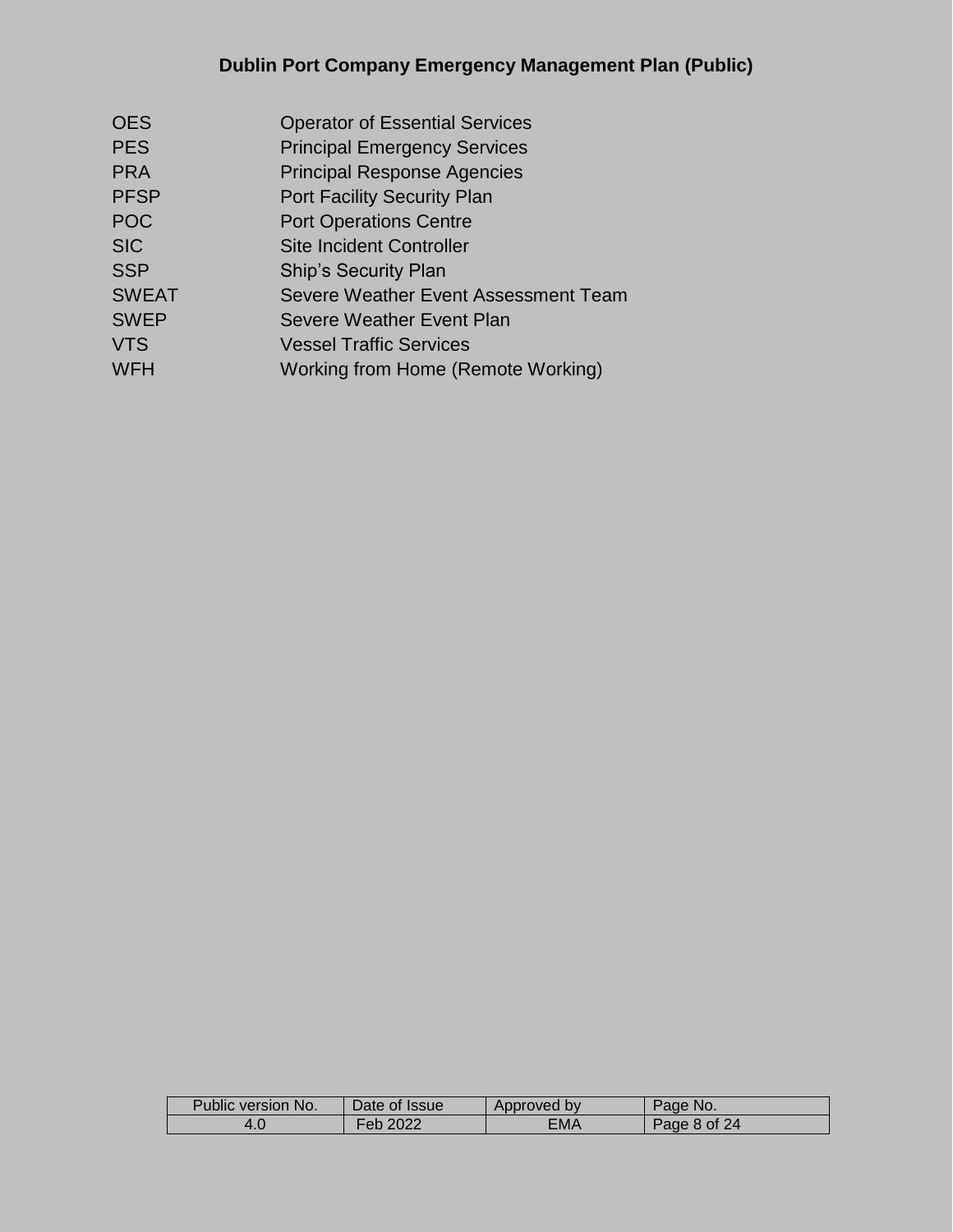<span id="page-8-0"></span>**5. DPC EMERGENCY RESPONSE ORGANISATION AND ROLES**



| Public version No. | Date of Issue         | Approved by | Page No.     |
|--------------------|-----------------------|-------------|--------------|
|                    | Feb 2022 <sup>.</sup> | EMA         | Page 9 of 24 |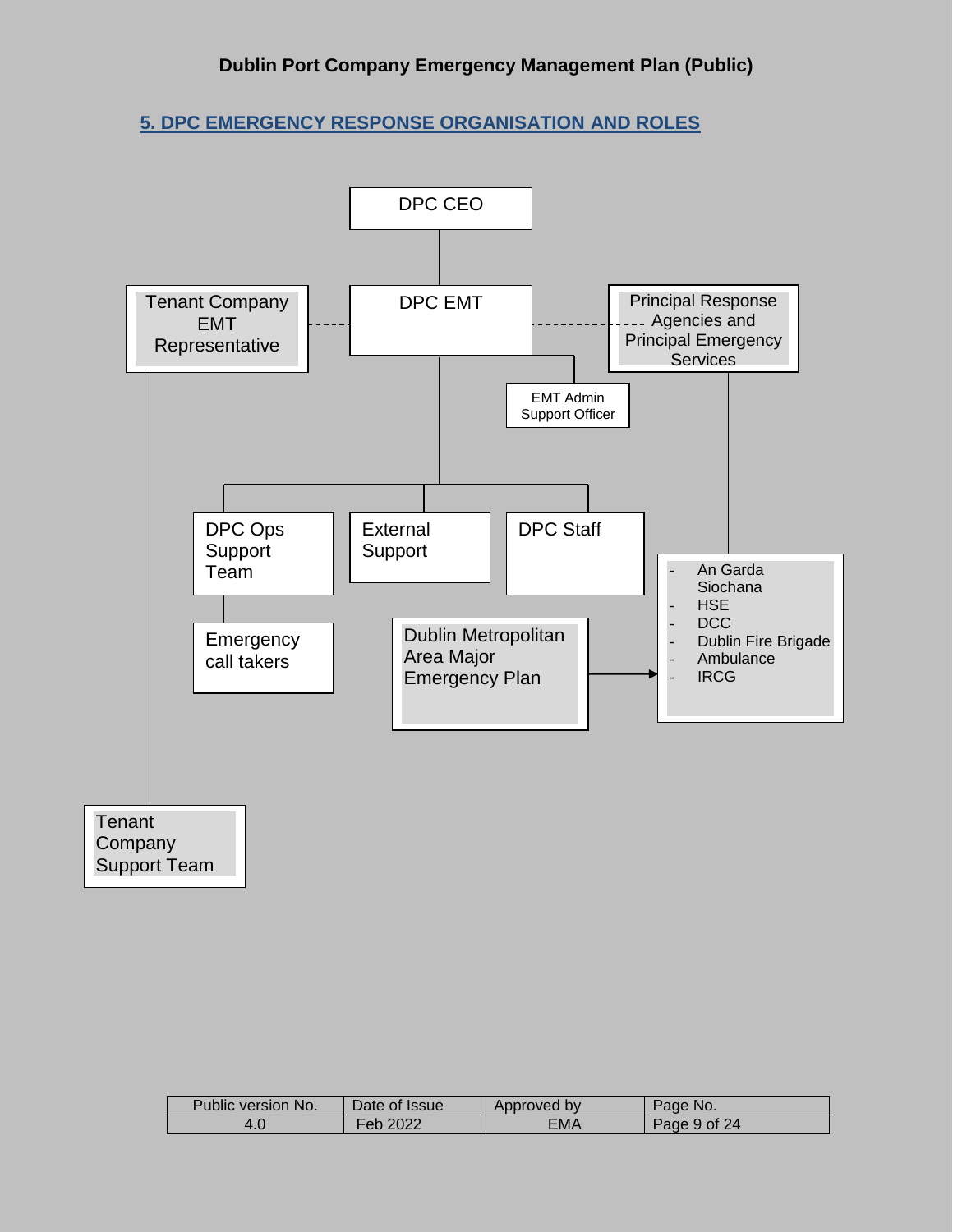| <b>DPC Emergency Management Team Structure</b> |  |
|------------------------------------------------|--|
|------------------------------------------------|--|

| <b>EMT Role</b>                                                                        | <b>Appointment holder</b>                                 |
|----------------------------------------------------------------------------------------|-----------------------------------------------------------|
| <b>Chief Executive Officer</b>                                                         | <b>CEO</b>                                                |
| <b>Emergency Management Marine Coordinator</b><br>(EMMC)                               | <b>Harbour Master</b>                                     |
| Alternate                                                                              | Deputy Harbour Master                                     |
| <b>Emergency Management Land Coordinator</b><br>(EMLC)                                 | <b>Land Operations Manager</b>                            |
| Alternate                                                                              | <b>Security Manager</b>                                   |
| <b>Infrastructure and Services Coordinator</b>                                         | <b>Engineering Services Manager</b>                       |
| Alternate                                                                              | Port Engineer                                             |
| <b>Personnel and Welfare Coordinator</b>                                               | <b>Head of Human Resources</b>                            |
| Alternate                                                                              | Human Resource Officer                                    |
| <b>Communications Coordinator</b>                                                      | <b>Company Secretary</b>                                  |
| Alternate                                                                              | <b>Communications Manager</b>                             |
| Information and Technology Coordinator                                                 | <b>IT Manager</b>                                         |
| Alternate                                                                              | <b>IT Officer</b>                                         |
| <b>Facilities Coordinator</b>                                                          | Head of Property                                          |
| Alternate                                                                              | <b>Facilities Manager</b>                                 |
| <b>EHS Coordinator</b>                                                                 | <b>EHS Specialist</b>                                     |
| Alternate                                                                              | EH&S Specialist/Admin                                     |
| <b>EMT Administration Support Officer</b><br><b>Emergency Management Administrator</b> | Clerical/ Admin Officer<br><b>Land Operations Manager</b> |
|                                                                                        |                                                           |

| Public version No. | Date of Issue | Approved by | Page No.      |
|--------------------|---------------|-------------|---------------|
|                    | Feb 2022      | ΞМΑ         | Page 10 of 24 |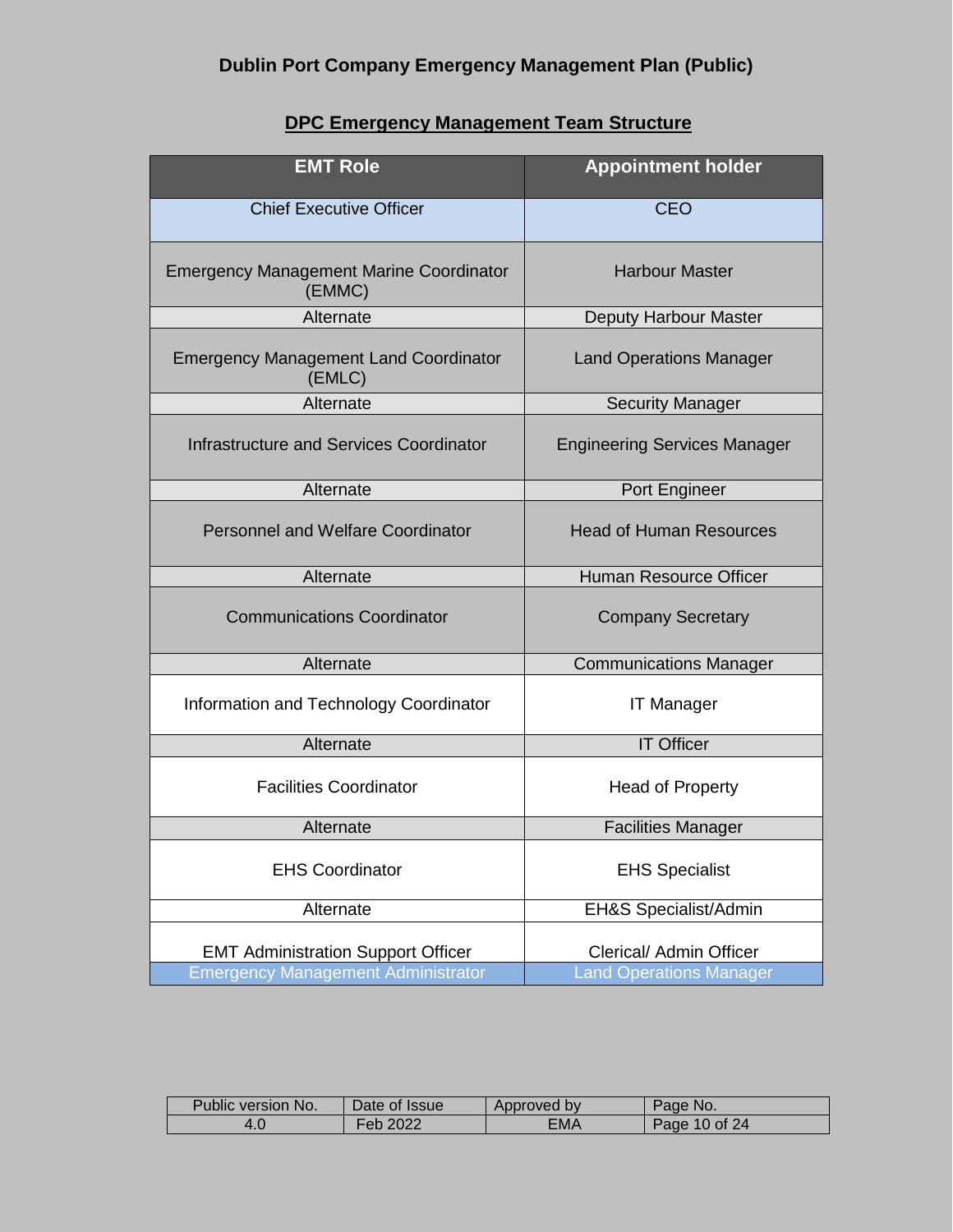#### **EMT Organisation Chart**



| Public version No. | Date of Issue | Approved by | Page No.      |
|--------------------|---------------|-------------|---------------|
|                    | 2022<br>Febl  | EMA         | Page 11 of 24 |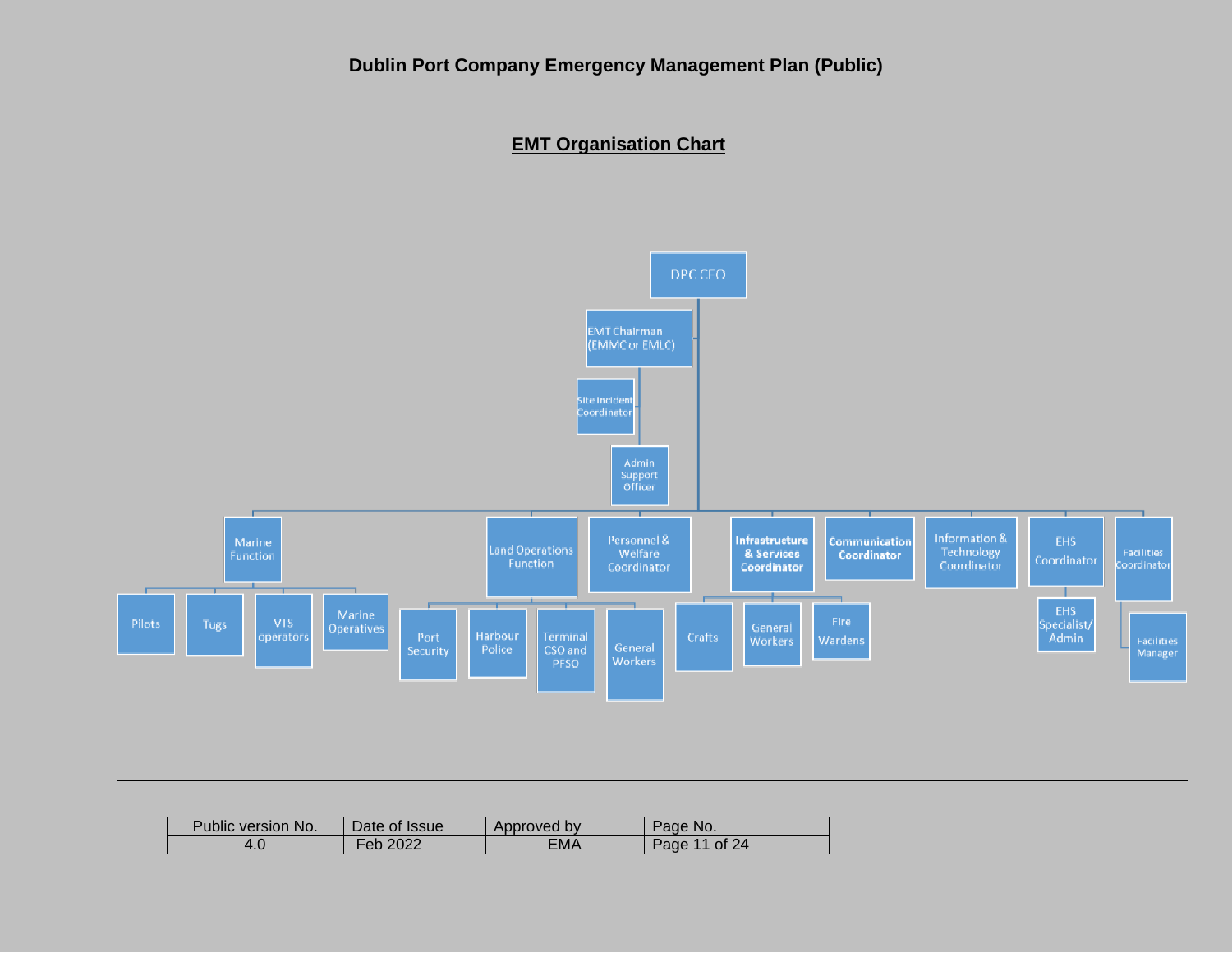#### **EMT - Overview and role**

The EMT is made up of senior DPC managers drawn from the key functional areas of the company. The specific roles and responsibilities of team members largely reflect their day-to-day responsibilities.

The DPC CEO has overall responsibility for all operations in the port, both marine and land. Many of the day-to-day tasks are delegated to the EMMC and the EMLC, as well as to other management functions. Each EMT member has a designated alternate or deputy, capable of standing in for the primary EMT member should they be unavailable for any reason. Alternates receive the same training for EMT operations as primary team members. Others not listed on the core team may be drafted to the team if their expertise is required.

The Chair of the EMT reports to the DPC CEO, who may in certain situations decide to chair the EMT him/herself.

In general terms the overall role of the EMT is to:

- Coordinate and control the DPC response to an emergency within the port area of responsibility
- To liaise with the external emergency services and provide all reasonable support to them
- To manage DPC's interaction with external stakeholders throughout the response to an incident.

#### **Emergency Management Administrator (EMA)**

The EMP will be maintained by the Emergency Management Administrator (EMA) who will ensure the plan is kept up to date, and is responsible for arranging training and exercises for EMT members and support staff. The EMA will also ensure the Emergency Operations Centre (EOC) is fit for purpose. The EMA is not an EMT operational role as all tasks associated with the role are undertaken outside of EMT operations. The EMA will ensure the plan is reviewed internally each year and externally once every 5 years

#### **Site Incident Coordinator (SIC)**

In the event of an emergency occurring within the port area of operations, on the marine or the land side, DPC will appoint a 'Site Incident Coordinator'. This will usually be the EMMC or EMLC, their alternate or a person appointed by him. The SIC's role is to manage the DPC resources at the site, to liaise with external agencies responding to the emergency and to keep the EMT up to date with the situation at the emergency site. The SIC will be in direct contact with the Port Operations Centre (POC) by radio, and will be equipped with a mobile phone.

| Public version No. | Date of Issue | Approved by | Page No.           |
|--------------------|---------------|-------------|--------------------|
|                    | 2022<br>⊤eb   | EMA         | $12$ of 24<br>Page |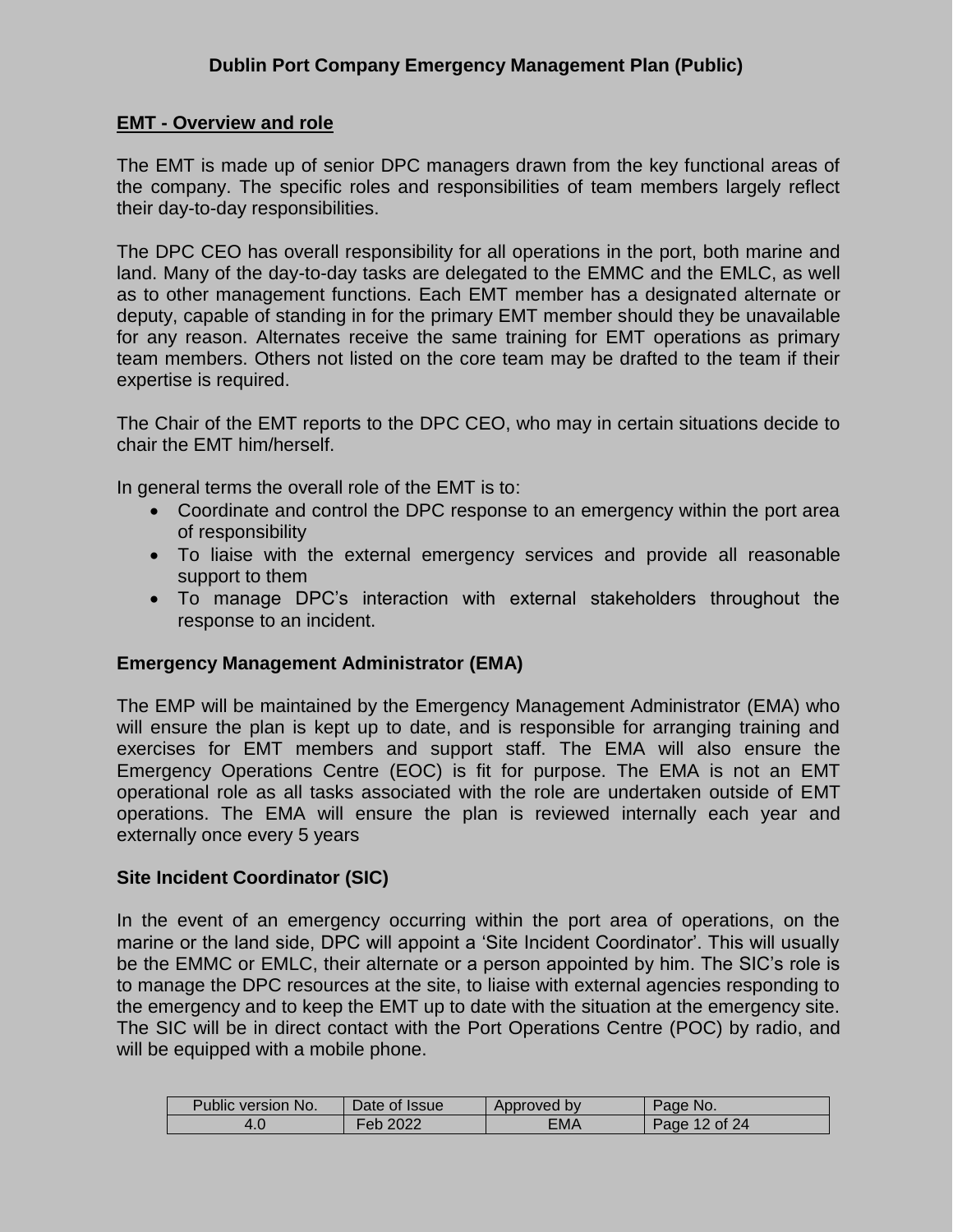#### **Emergency Call Takers**

A panel of emergency call takers has been identified and trained in assisting the receptionist with responding to calls to DPC in the event of an emergency. The call takers take all emergency related calls and ensure the calls are logged and/or passed to the appropriate EMT or DPC person.

#### **Vessel Traffic Services (VTS) Operator**

The VTS operator is the primary point of contact in the event of any marine related incident. In the event of an incident the VTS operator will immediately contact the duty Harbour Master (HM) who will decide what action should be taken, including mobilisation of the EMT. If the duty HM deems it appropriate, the VTS operator will contact emergency services and mobilise the tugs. VTS & HP/PS will liaise closely during all emergencies.

#### **Marine Operatives**

Marine Operatives of the port will support the VTS staff and the tugs, and will act on all instructions issued by the Harbour Master during an emergency.

#### **Harbour Police/Port Security (Contact details at Annex B)**

The HP/PS has a critical role in the security of port facilities, roads and infrastructure, which include the control and coordination of emergencies including initiating the immediate response to an emergency incident. They also play a key role in alarm monitoring, receipt of calls, gathering of information, notification of emergency services, meeting the emergency services at the ESRVP, guiding them to the site of an emergency within the port, and controlling traffic within the port.

#### **DPC Fire Wardens (Contact details at Annex B)**

DPC Fire Wardens staff the oil jetty's on a 24/7/365 basis. They are responsible for the safety and security of all shipping operations on the Oil Jetty, the Common Oil Pipeline (COP), and can communicate directly with the POC and COP users via specific radio telephone channels.

#### **DPC Fire Marshals**

DPC has identified and trained a number of Fire Marshals who have a key role in accounting for personnel in their designated area during an emergency. Fire Marshals have been appointed in all DPC buildings, and they have a key role in accounting for personnel in their facility during evacuations, and in keeping the EOC informed of events in their area.

| Public version No. | Date of Issue | Approved by | Page No.           |
|--------------------|---------------|-------------|--------------------|
| t.U                | ∙eb           | ΞΜΑ         | $13$ of 24<br>Page |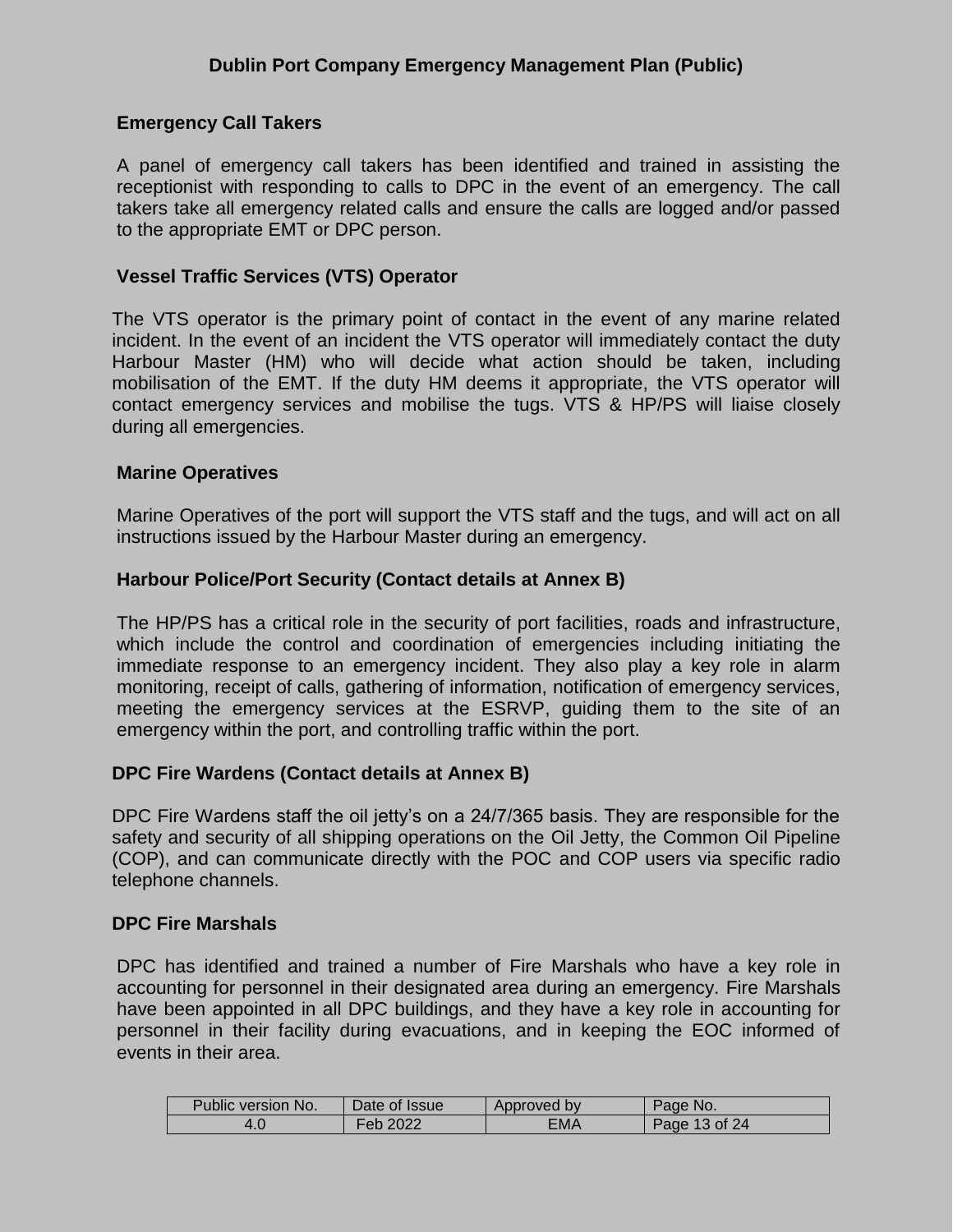#### **DPC First Aid Responders**

DPC has a number of qualified First Aid Responders (FAR) staff suitable for deployment in the event of an emergency. FAR's report to the Incident Site Coordinator once they have been accounted for by their Fire Marshal, and are prepared to administer first aid and to assist the emergency services on request.

#### **The Emergency Operations Centre (EOC) (Contact details at Annex B)**

The primary EOC is located on the 1<sup>st</sup> floor of the POC located at the southern end of Breakwater Road. The EMT will meet here in the event of an emergency being declared. Should the emergency affect the POC then the alternate EOC will be used and is based in the IT training room located on the lower ground floor of the Port Centre on Alexandra Road. Should both locations be unavailable then the EMT Chair will decide on an appropriate location and inform other EMT members. Both the primary and alternate EOC are equipped for emergency operations.

#### **Emergency Services**

In the event of an emergency in Dublin Port, Emergency Services should go immediately to the Emergency Services Rendezvous Point (ESRVP), located at the junction of East Wall Road & Tolka Quay Road west. HP/PS will meet with and guide the emergency services to the area of emergency, if safe to do so. The primary unit of the initial lead agency will attend the scene and relay information to emergency services gathered at or near the ESRVP. In a multi-agency response the lead agency will generally appoint a senior officer as the Incident Commander or Coordinator at a safe forward point and senior operational staff from each emergency service and the DPC appointed SIC will collectively manage the emergency from this location.

#### <span id="page-13-0"></span>**EMT Member - Administration Support Officer.** (Administrative/ clerical officer)

Provide all administrative support required in by the EMT, including but not limited to

- The setting up of the EOC on activation of the EMT
- Maintain an incident log throughout the emergency
- Acting as a conduit between the EMT and the administrative support personnel (call takers, secretarial support etc.)

#### **Information Management Officer**

The IMO is responsible for maintaining the information display boards in the EOC. This role should be filled by an EMT member who has been trained in the role but can be filled by any EMT member if a trained IMO is not available. The panel of EMT IMO's should receive refresher training every two years, and should be practiced in the role when the EMT is exercised.

| Public version No. | Date of Issue | Approved by | Page No.         |
|--------------------|---------------|-------------|------------------|
|                    | 2022<br>-eb   | ΞΜΑ         | 14 of 24<br>Page |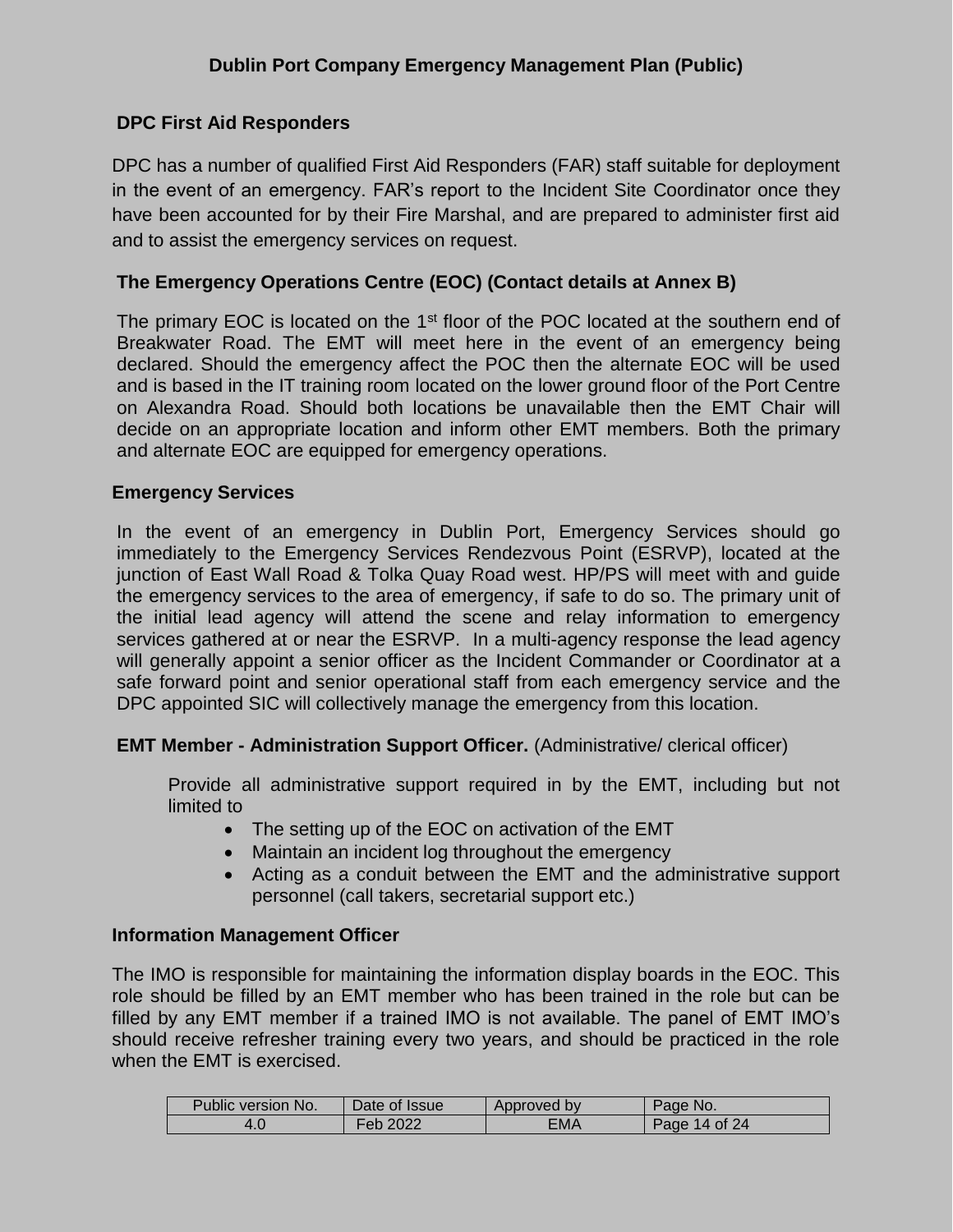#### **6. PORT WIDE ALARM ACTIVATION**

The DPC fire alarm panel system is located in the HP/PS Control Room, situated on the ground floor of the POC, Breakwater Road, Dublin Port. The fire alarm system monitors approximately 21 sites, and break glass units located throughout the port estate.

The fire alarm system can be activated manually or automatically from various points around the port directly linked to the system. When activated, the HP/PS are alerted and investigate the alarm before deciding on what action is required.

The port wide sirens are located at the ESB North Wall Power Station, the Oil Jetties and Port Centre, and are generally regularly on a scheduled basis. With the exception of alarm tests, all pumping stops immediately on sounding of the port wide siren.

For confirmed alarm activations, the affected site and HP/PS must call 999/112 and request emergency services attendance, whilst clearly stating the nature of the emergency, name and location of the site affected.

In passing information to the Emergency Services the E.T.H.A.N.E. pneumonic should be used:-

- **E**xact location of the emergency
- **T**ype of emergency e.g. Fire; hazardous material spill; Road Traffic Accident.
- **H**azards, present and potential
- **A**ccess route to the emergency
- **N**umber and type of casualties (if known)
- **E**mergency Services those present and those required

Once confirmed HP/PS will immediately open the emergency gates located at the western end junction of Tolka Quay Road and East Wall Road and this immediate area operates as the ESRVP.

DFB will be dispatched to the Port to deal with the incident, whilst HP/PS will implement a traffic control plan, with the support of Gardaí, as required.

The port wide alarm system is a continuous wailing alarm sound, similar to an air-raid siren. On hearing this alarm port users should:

- Be aware that an incident is on-going.
- Account for staff, visitors and contractors.
- Continue to operate as normal unless instructed otherwise or individual company SOP's indicate otherwise.
- Wait for further instructions from the HP/PS or the PES.

| Public version No. | Date of Issue | Approved by | Page No.      |
|--------------------|---------------|-------------|---------------|
| 4.0                | Feb           | EMA         | Page 15 of 24 |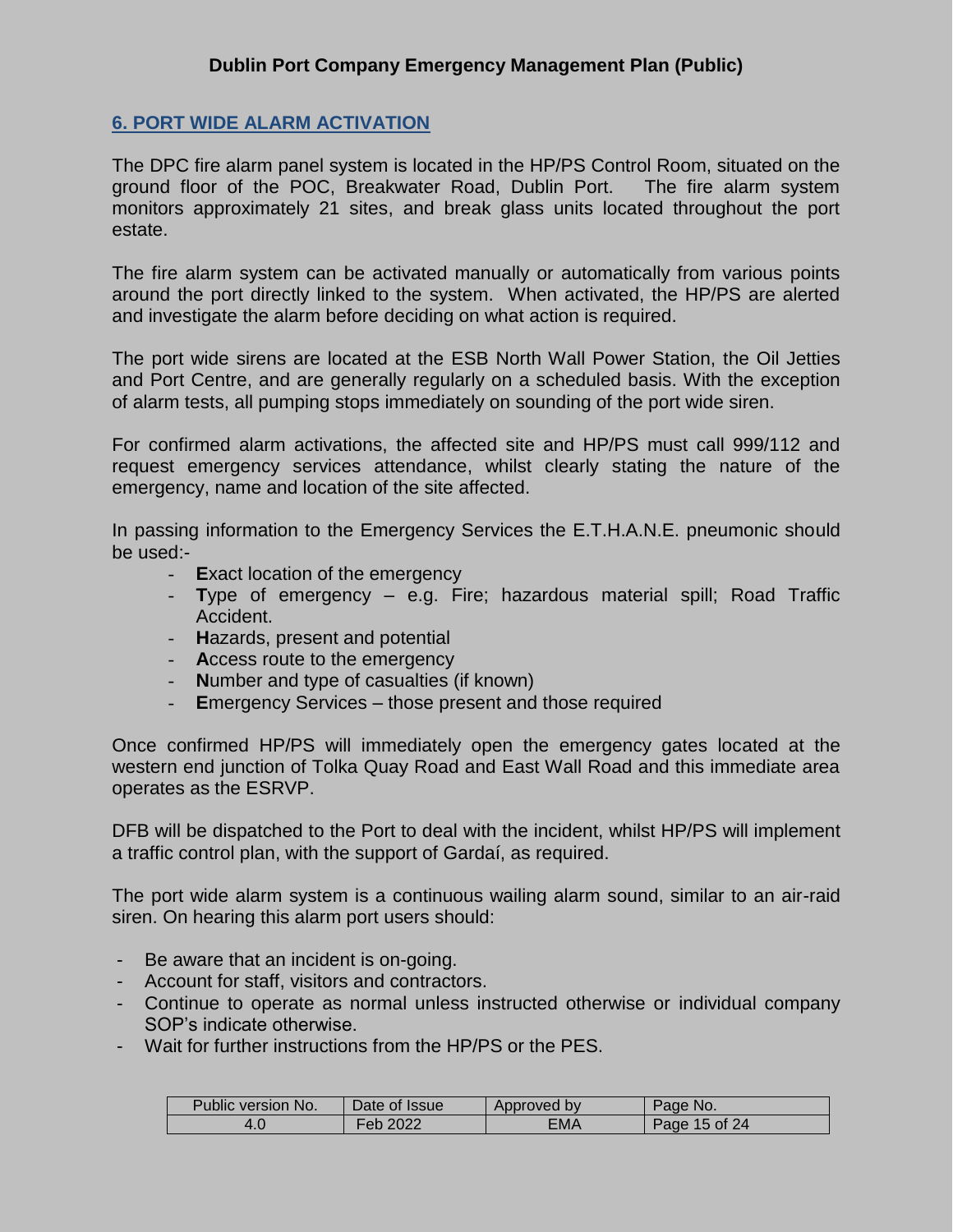Port users, and members of the wider community, are asked to bear in mind that calling DPC by telephone during sounding of the port wide siren may block telephone lines at a vital time. Port users should await further information from the HP/PS, whilst members of the public should tune in to a national radio station for updates.

A new port-wide fire-main was installed in 2015 and replaced the former Salt Water mains system that covers the majority of bulk fuel storage facilities in Dublin Port. The system is fully automated and is controlled from the Port Operations Centre Control Room that is manned 24/7 by HP/PS.

#### **Port Evacuation**

During an emergency it may be necessary to evacuate the port, or parts of the port, for safety reasons.

The HP/PS will control traffic flow throughout the port in the event of an evacuation of one or more areas.

The details of port evacuation routes are included at **Annex B** to this plan.

| Public version No. | Date of Issue         | Approved by | Page No.      |
|--------------------|-----------------------|-------------|---------------|
|                    | Feb 2022 <sub>-</sub> | EMA         | Page 16 of 24 |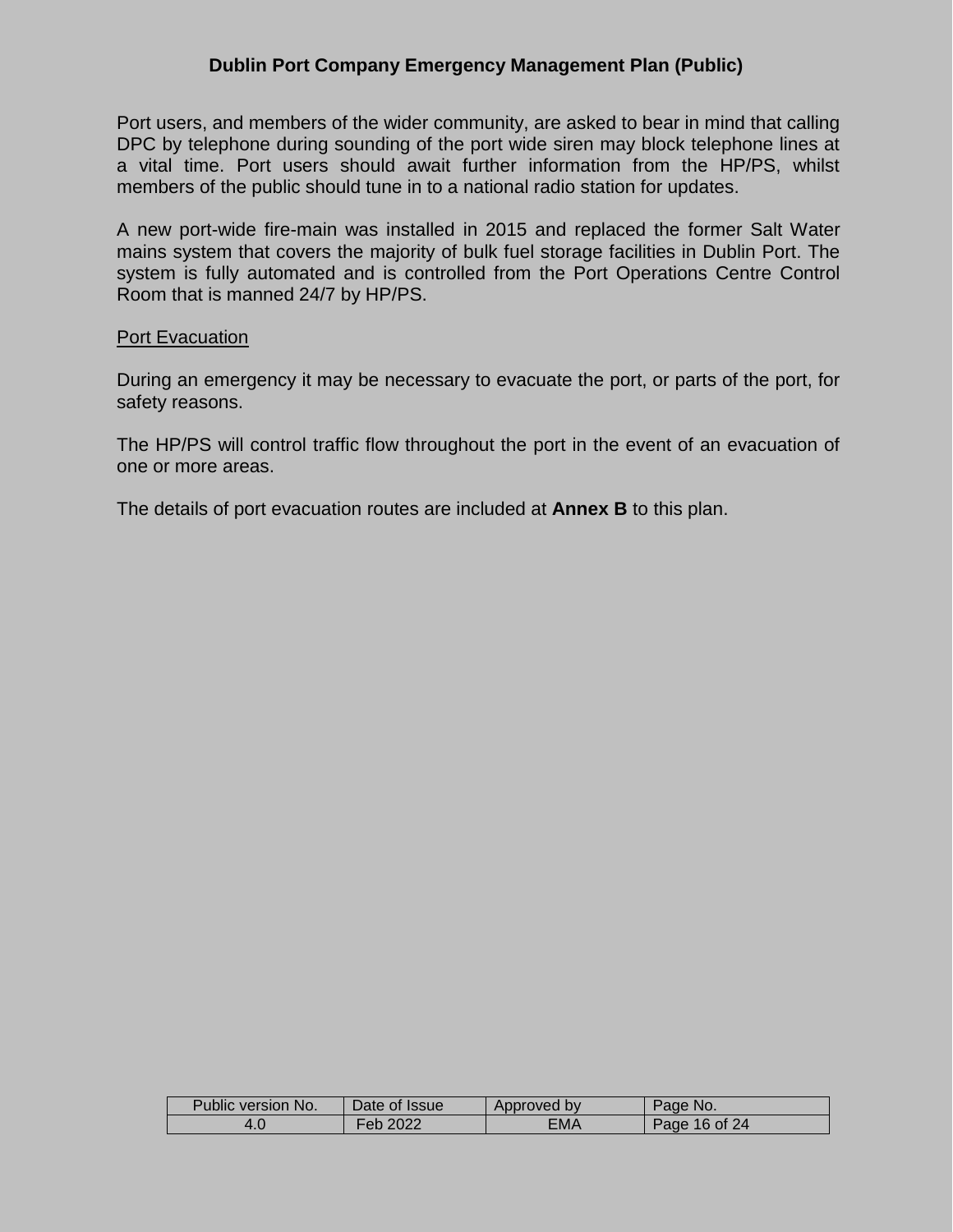#### <span id="page-16-0"></span>**7. COMMUNICATIONS**

In the event of an emergency in Dublin Port the media and social media will be critical in informing the public of the incident. The perception of what has happened and whether people perceive themselves at risk will depend on what they see and hear. The importance of managing this relationship with the media cannot be overstated especially concerning information released via formal and informal (social media) channels.

Members of the public seeking information should tune in to local and national radio and television stations; social media platforms e.g. Facebook, Twitter.

Concerned members of the public can contact DPC by phone, email or social media; however DPC's first priority will be to assist Emergency Services in the protection of life, property and the environment and that patience will be required when trying to contact them during an emergency. The primary point of contact for incidents on port tenants sites should be the company itself or for general port incidents 01 8876000 or by emailing [info@dublinport.ie](mailto:info@dublinport.ie)

#### **Telephone Enquiries**

The response to callers by reception staff at DPC will be determined by the information they may have at the time, and the specific instructions of the EMT as issued through the EMT Communications Coordinator.

#### **DPC Spokesperson**

<span id="page-16-1"></span>The DPC CEO in conjunction with the EMT Communications Coordinator will appoint a spokesperson to speak directly to the media and/or issue media releases.

| Public version No. | Date of Issue | Approved by | Page No.      |
|--------------------|---------------|-------------|---------------|
| 4.U                | 2022<br>-eb   | ΞМΑ         | Page 17 of 24 |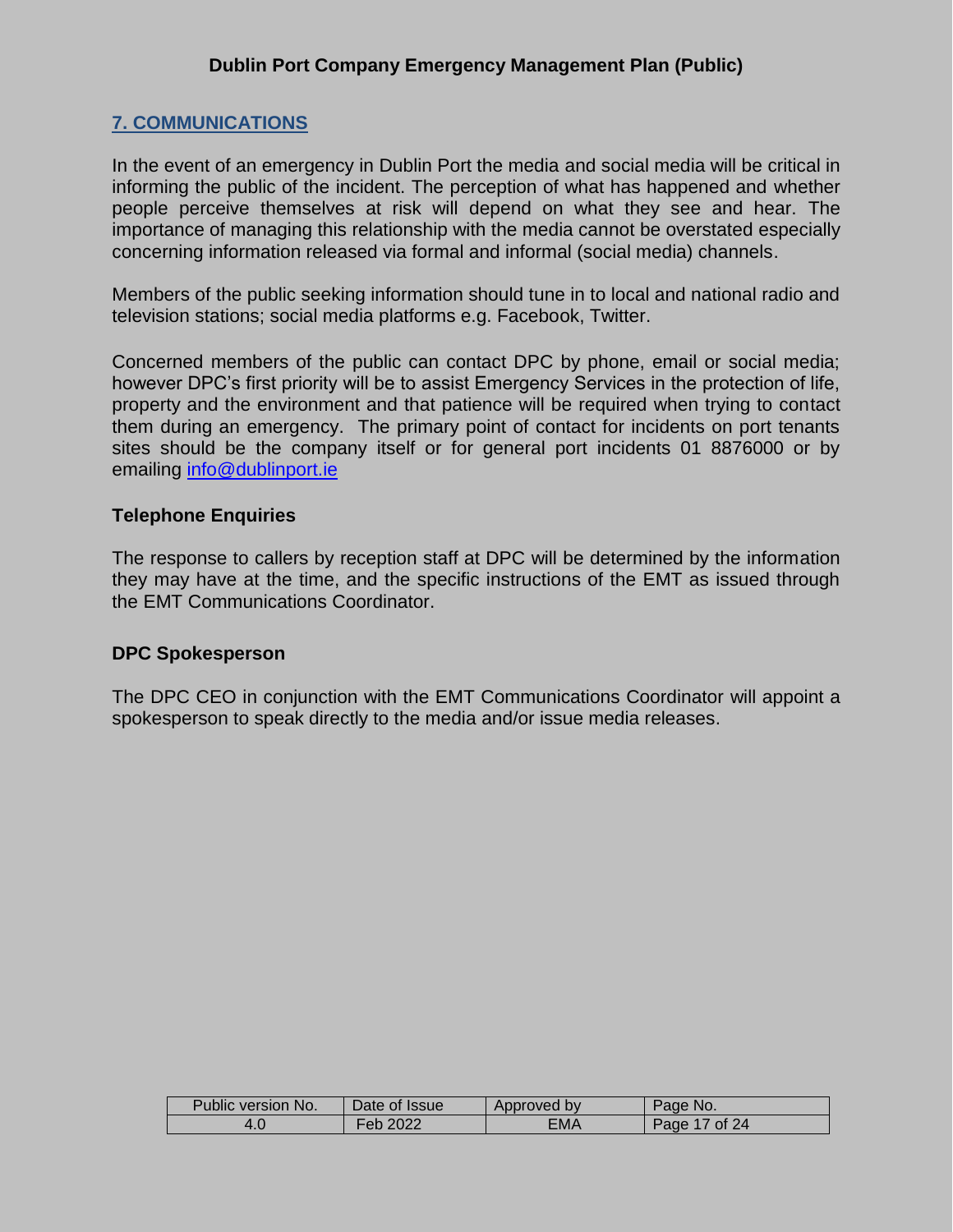#### **8. TRAINING, EXERCISE AND MAINTENANCE PLAN**

#### **General**

DPC's Emergency Management competency is continuously enhanced through participation in training and exercises at different levels. DPC management regularly participate in Emergency Management exercises on tenant sites, as well as exercising as the DPC EMT in a stand-alone capacity, at least twice annually. Whilst there are a number of scenario specific sub-plans associated with the overall EMP, DPC adheres to an 'all hazard approach' to Emergency Management.

It will be the responsibility of the EMA to ensure all aspects of the Training, Exercise & Maintenance Plan are implemented. Training and exercising within the context of DPC's EMP is generally concerned with achieving the following objectives:

- Continuously developing the competence of the EMT organisation in implementing the plan.
- Continuously improving the plan by identifying potential gaps in the plans during training exercising and taking action to ensure these are addressed.
- Continuously familiarising the EMT members and supporting staff with the plan and with their roles during plan implementation.

#### **Objective**

The objective of this 'Training, Exercise and Maintenance Plan' is to provide a structured framework for training and exercising the members of the EMT in their roles as well as providing a sound basis for maintaining the integrity of the information contained within the plan.

#### **Annual Training Requirement**

Training will be conducted annually as follows:

- EMT members and their alternates will receive (induction or refresher) training in relation to the nature of emergencies and their role in the Emergency Management System.
- The EMT will exercise formally in the implementation of the EMP.
- Administrative staff and potential support group members (e.g. emergency call takers) will receive Emergency Management familiarisation training.
- Security, reception and other staff will receive training on the EMP sub-plans and their role in implementing the plans, as appropriate.

| Public version No. | Date of Issue | Approved by | Page No.      |
|--------------------|---------------|-------------|---------------|
|                    | 2022          | ЕМА         | Page 18 of 24 |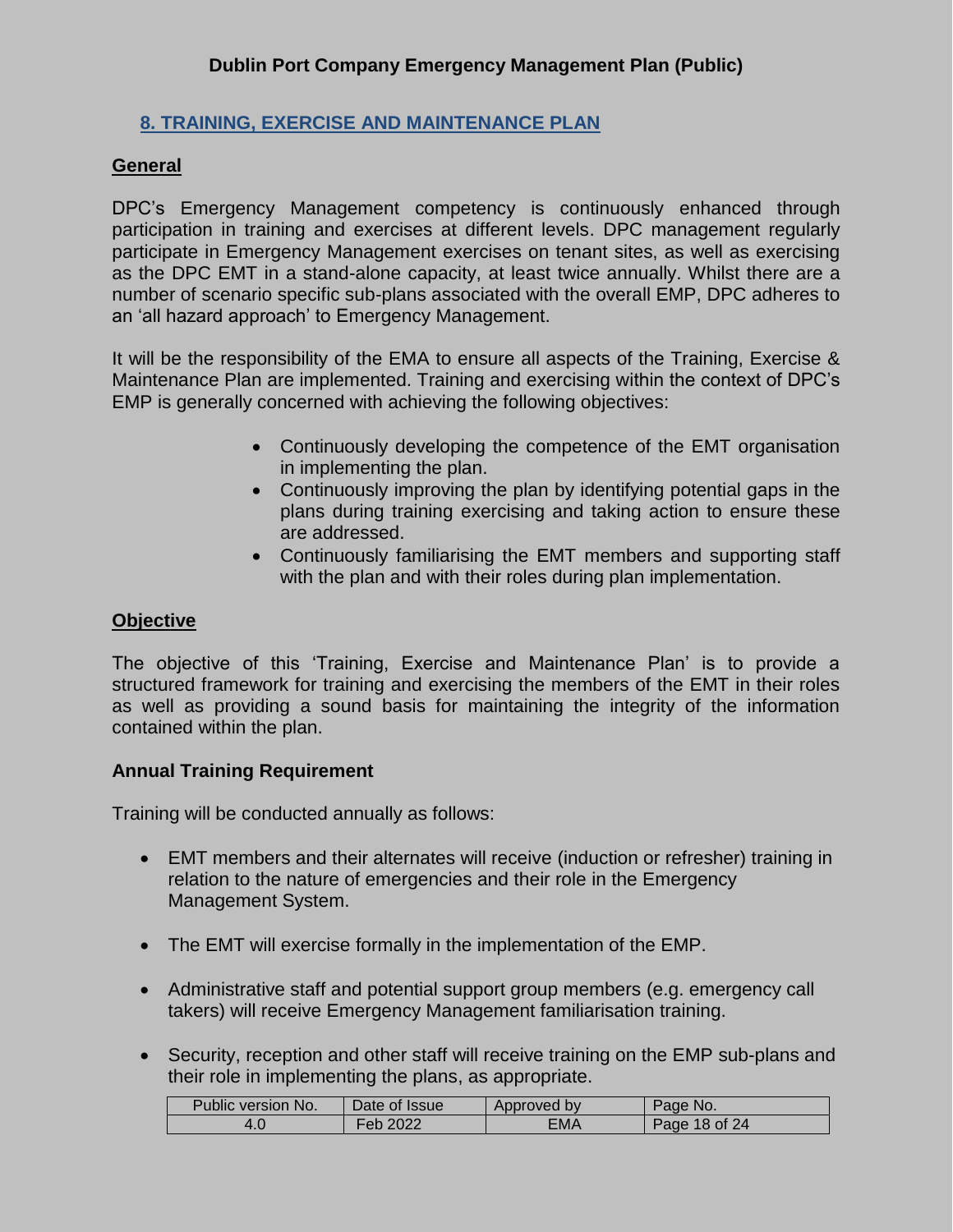The EMA will ensure training records are maintained for all EMT training activities.

EMT exercises will consist of two exercises per year, one land and one marine based to ensure all possible emergency situations are regularly covered.

In addition to DPC specific EMT training, management and staff of DPC regularly participate in or observe at tenant site emergency exercises, many of which are attended by the PES.

| Public version No. | Date of Issue | Approved by | Page No.      |
|--------------------|---------------|-------------|---------------|
|                    | Feb 2022      | ΞΜΑ         | Page 19 of 24 |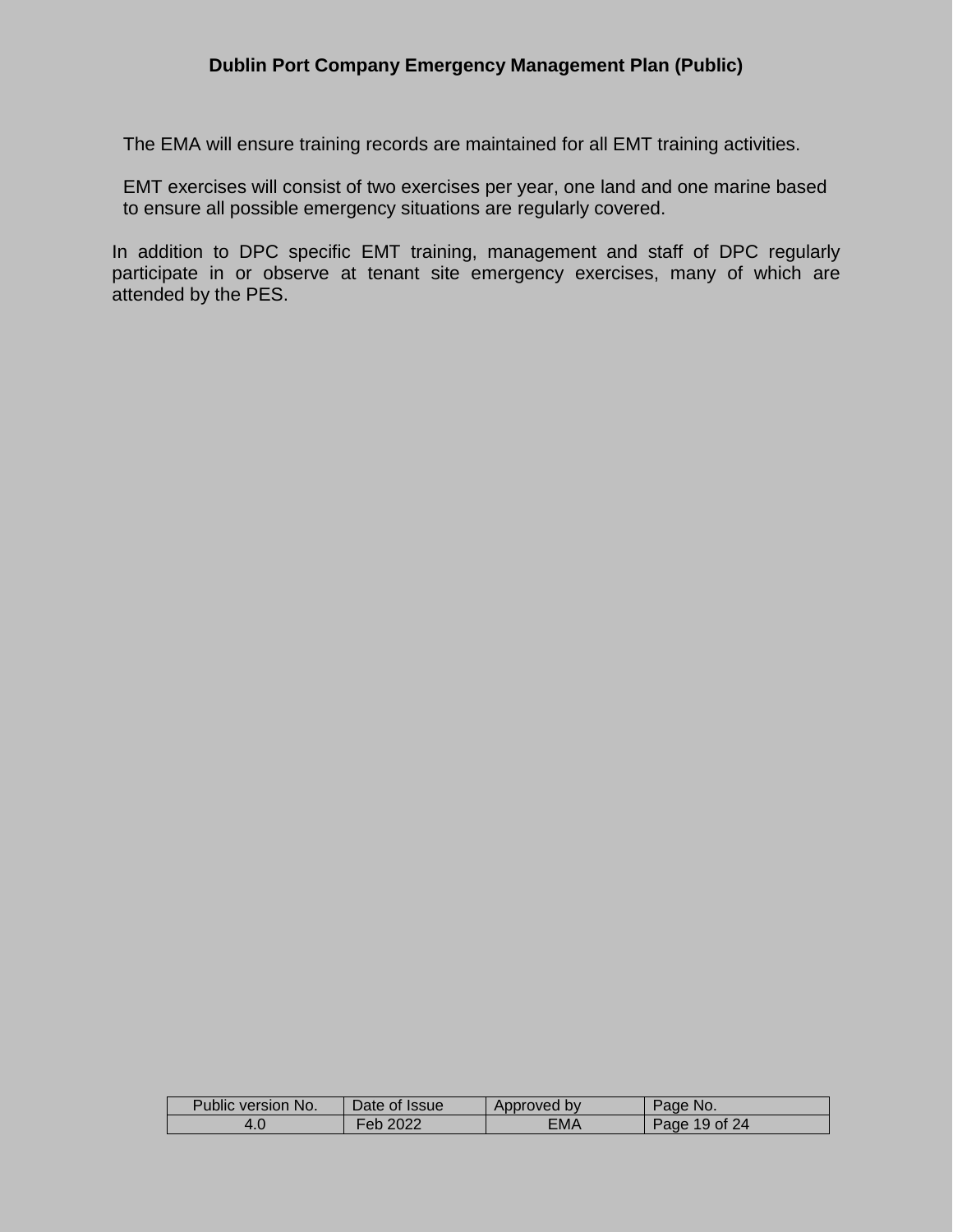#### **Annex A: Contact Details**

For Security Managers, Harbour Police & Port Security, Emergency Operations Centre and Fire Wardens

#### **SECURITY MANAGERS, HARBOUR POLICE & PORT SECURITY**

| <b>Name</b>                                                                | <b>Phone</b>                  | E-mail                    |
|----------------------------------------------------------------------------|-------------------------------|---------------------------|
| <b>Security</b>                                                            | 01 8876000                    |                           |
| <b>Managers</b>                                                            |                               |                           |
| <b>Fire Wardens</b>                                                        | 01 8559010                    |                           |
| <b>Harbour Police &amp;</b><br><b>Port Security</b><br><b>Control Room</b> | 01 8876858<br>&<br>01 8876859 | controlroom@dublinport.ie |

#### **EMERGENCY OPERATIONS CENTRE**

| <b>EOC Line</b>   | <b>Number</b>            |  |  |
|-------------------|--------------------------|--|--|
|                   | 01 8876833 or 01 7040833 |  |  |
|                   | 01 8876834 or 01 7040834 |  |  |
| <b>Fax Number</b> | 01 8876057               |  |  |

| Public version No. | Date of Issue         | Approved by | Page No.      |
|--------------------|-----------------------|-------------|---------------|
|                    | Feb 2022 <sup>.</sup> | ΞΜΑ         | Page 20 of 24 |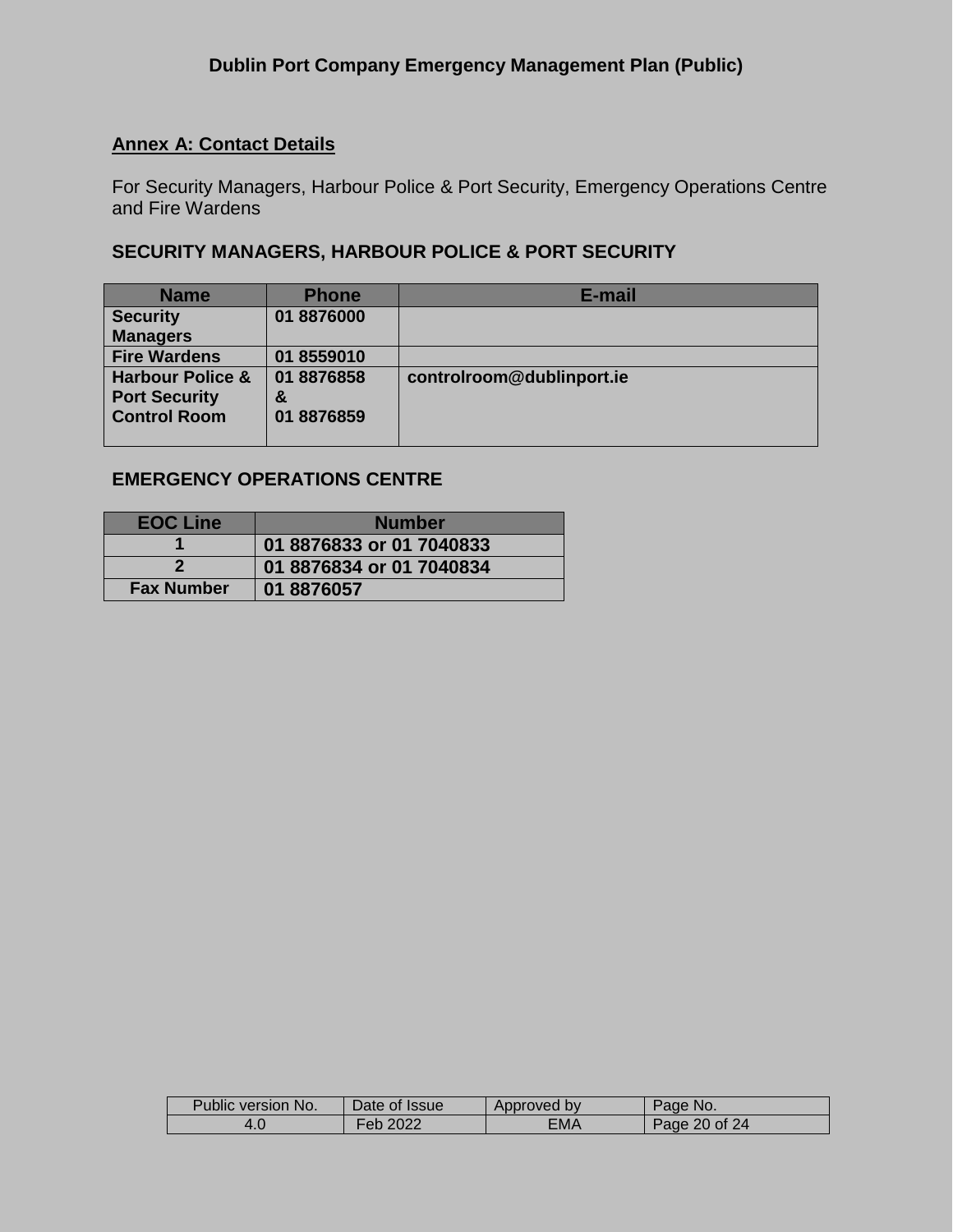### **Annex B – Port Map & Evacuation Plan**



| Public version No. | Date of Issue | Approved by | Page No.      |
|--------------------|---------------|-------------|---------------|
|                    | Feb 2022      | EMA         | Page 21 of 24 |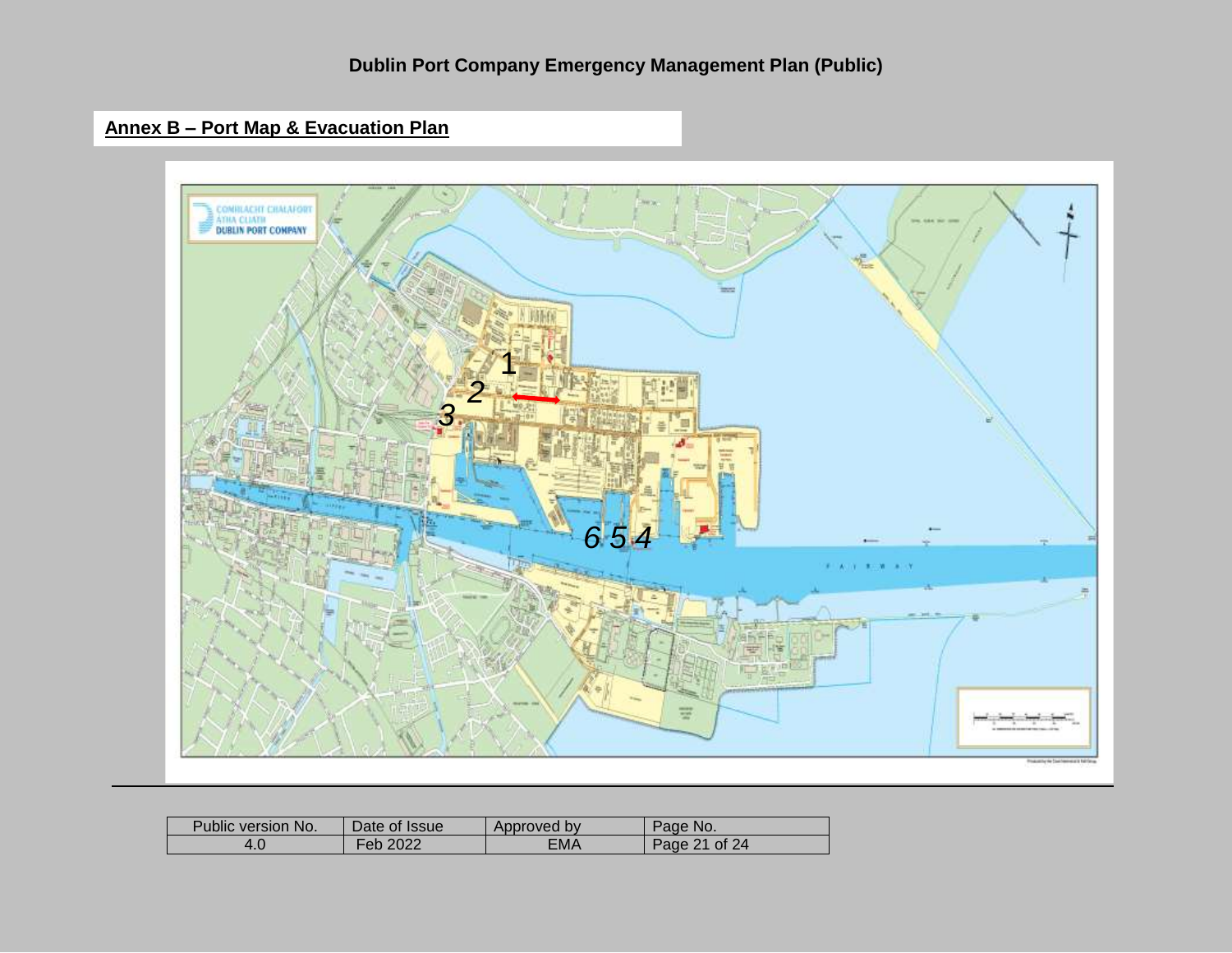#### **Dublin Port Company Evacuation Plan**

DPC has circa 155 employees located at the following locations.

- Port Centre, Corner of East Wall Road & Alexandra Road.
- Maintenance & Services Building, Bond Drive Extension
- Oil Jetty Control Room, Jetty Road
- Port Operations Centre, Breakwater Road
- Terminal 1 Building, Terminal Road South

All locations have individual emergency evacuation Standard Operating Procedures including assembly points. Due to the nature of business carried out within the port via the common oil pipeline and the bulk storage of petroleum products, LPG and molasses there is always the potential for a serious event to occur, which could require a full or partial evacuation.

Six evacuation and or alternative routes to exit/enter the port environs have been designated for all port users, including emergency services in attendance.

- 1. Promenade Road
- 2. Tolka Quay Road (locked gates, keys held by HP/PS)
- 3. Alexandra Road
- 4. Port Operations Centre (facilitated by HM via Marine Operatives)
- 5. East Oil Jetty (life boat capsule)
- 6. West Oil Jetty (life boat capsule)

*In addition to the above, Alexandra Road (DFT terminal between Breakwater Road & Terminal Road) is a designated evacuation route. In addition to the above, DPC acknowledge there are other alternative evacuation routes available to be utilised, however the nature or extent of the event, along with the directions of emergency services would dictate the actions of all parties involved.* 

| Public version No. | Date of Issue | Approved by | Page No.      |
|--------------------|---------------|-------------|---------------|
|                    | 2022<br>Feb.  | ΞΜΑ         | Page 22 of 24 |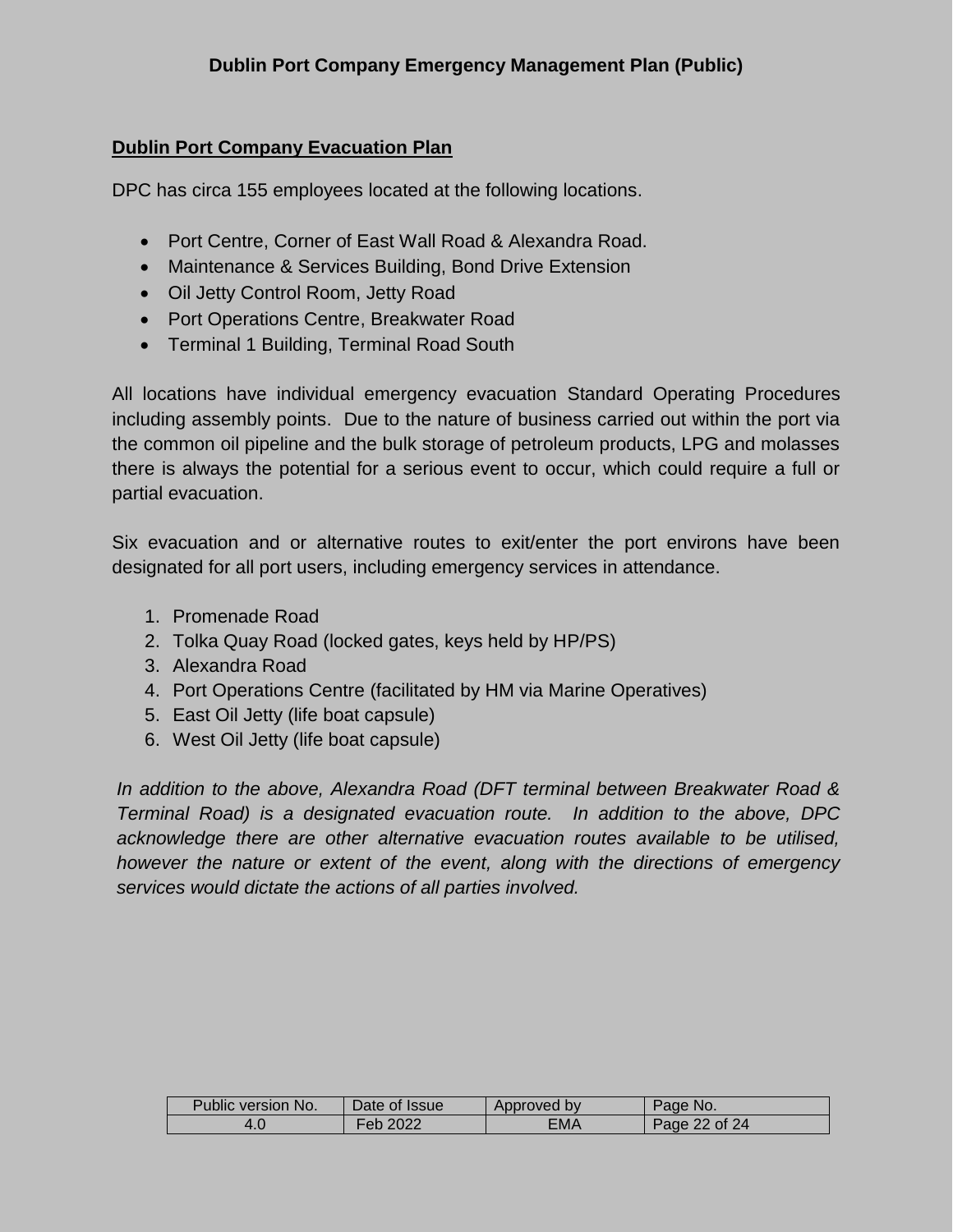#### **Appendix C: SEVESO sites in Dublin Port**

*Please note Top Yard 1 has changed to Upper Tier site due to additional infrastructure and product*



| Public version No. | Date of Issue | Approved by | Page No.      |
|--------------------|---------------|-------------|---------------|
|                    | 2022<br>-eb   | ΞМΑ         | Page 23 of 24 |